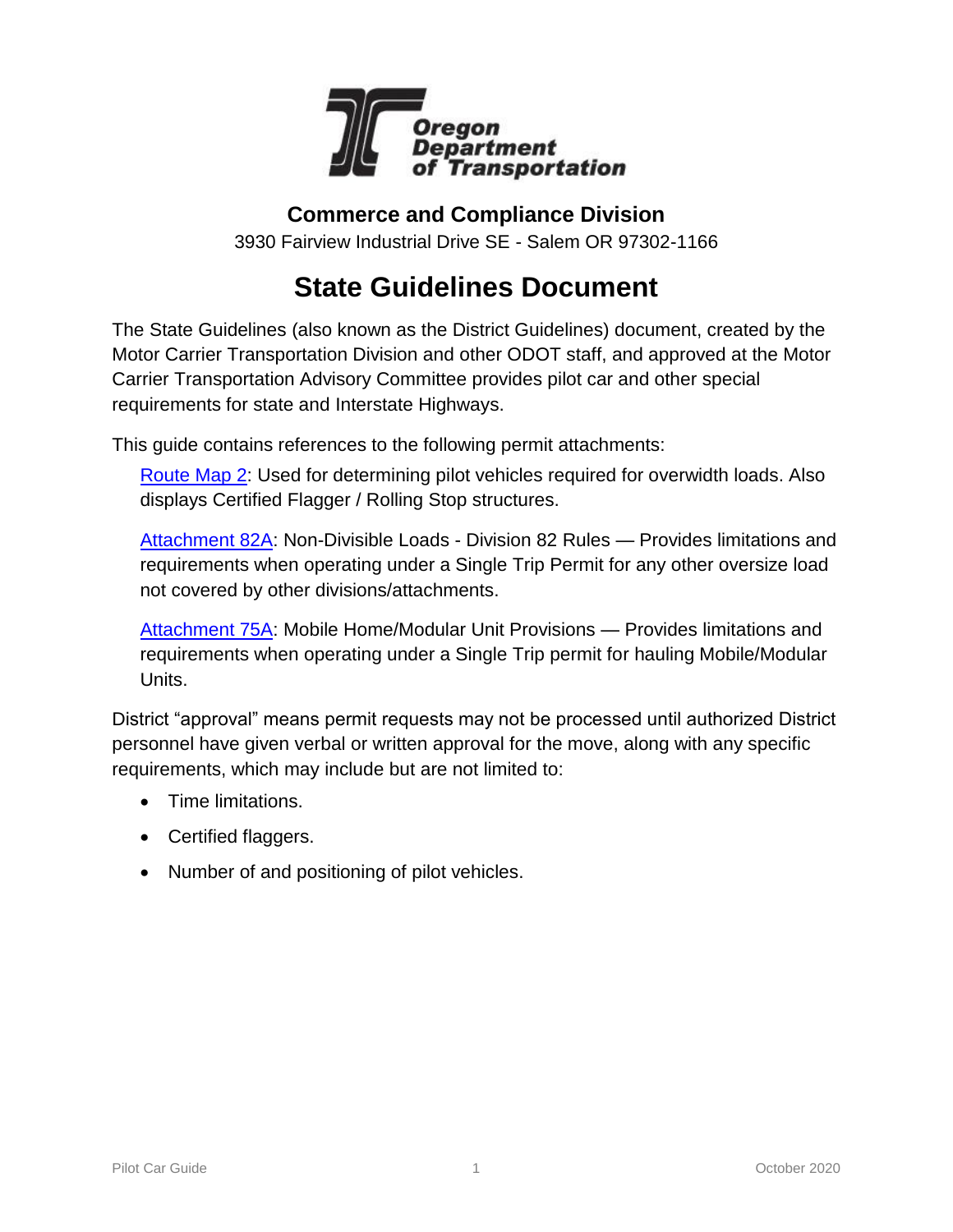#### **Multilane Highways:**

- Up to 16 feet As per pilot vehicle rider on Attachments [82A](https://www.oregon.gov/ODOT/Forms/Motcarr/1994.pdf) and [75A.](https://www.oregon.gov/ODOT/Forms/Motcarr/2352.pdf)
- Over 16 feet Case by case per District approval. Time and day of movement may be restricted.

#### **Two-Lane Highways — Green Routes on Map 2:**

- $\bullet$  Up to 16 feet As per pilot vehicle rider on Attachments [82A](https://www.oregon.gov/ODOT/Forms/Motcarr/1994.pdf) and [75A.](https://www.oregon.gov/ODOT/Forms/Motcarr/2352.pdf)
- Over 16 feet Case by case per District approval. Time and day of movement may be restricted.

#### **Two-Lane Highways — Purple Routes on Map 2:**

- Up to 14 feet As per pilot vehicle rider on Attachments [82A](https://www.oregon.gov/ODOT/Forms/Motcarr/1994.pdf) and [75A.](https://www.oregon.gov/ODOT/Forms/Motcarr/2352.pdf)
- Over 14 feet Case by case per District approval. Time and day of movement may be restricted.

- Up to 12 feet As per pilot vehicle rider on Attachments [82A](https://www.oregon.gov/ODOT/Forms/Motcarr/1994.pdf) and [75A.](https://www.oregon.gov/ODOT/Forms/Motcarr/2352.pdf)
- Over 12 feet Case by case per District approval. Time and day of movement may be restricted.

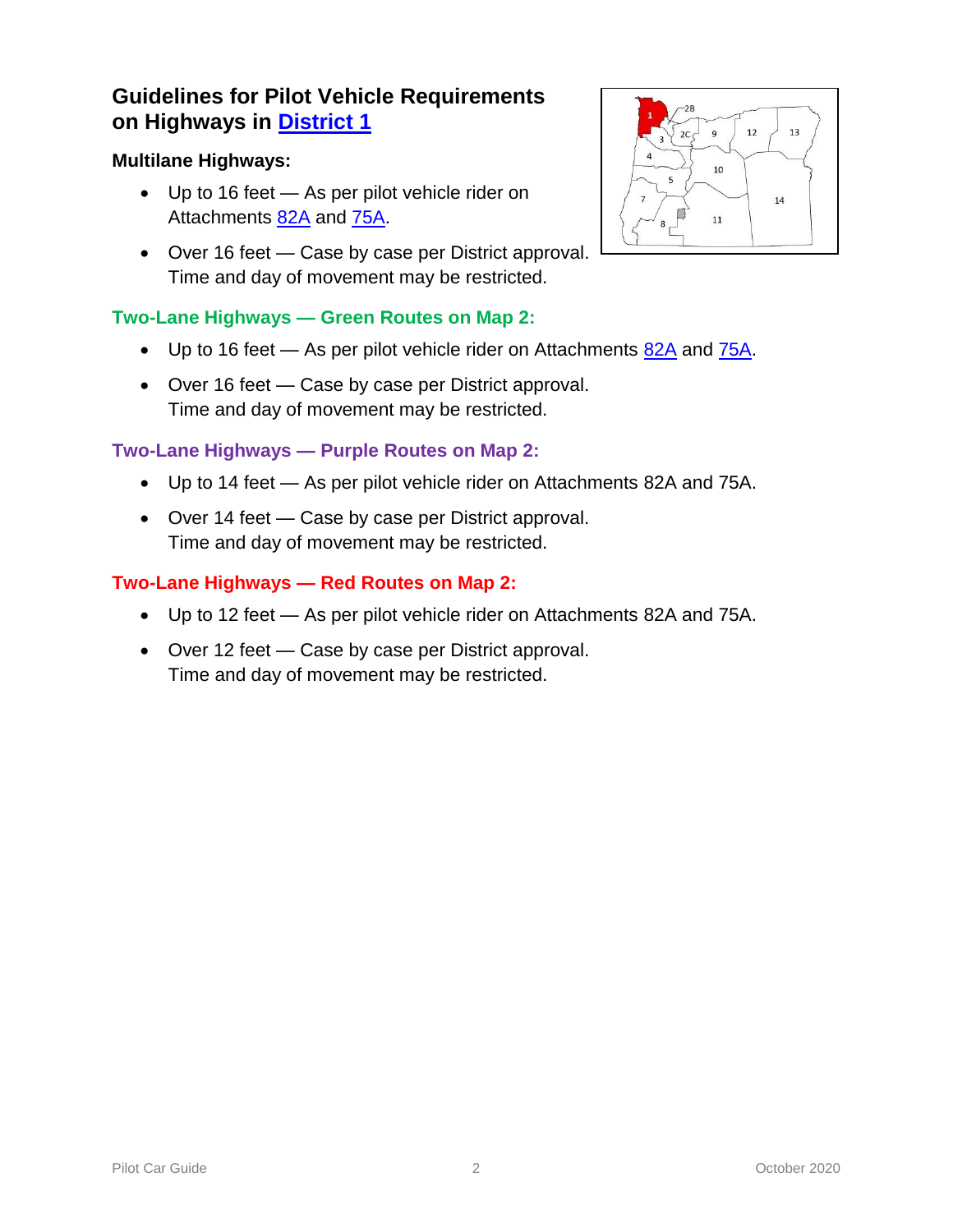# **Limitations and Exceptions for District 1 Moves**

- Over-Dimension Permit Unit will verify that movement does not impact road construction restrictions.
- Blanket authorization does not allow use of Purple (wider than 12 feet) or Red Routes on **Route Map 2** as "through routes".
- Apply Certified Flagger/Rolling Stop requirements per **Route Map 2** locations.
- Apply Summer and Winter Hours of movement see separate listing below.
- Wider than 12 foot loads across Astoria-Megler Bridge requires District approval.
- Wider than 14 foot loads through Astoria requires District approval.
- Wider than 14 foot loads on OR6 from US101 to 27.80 not authorized.
- Wider than 14 foot loads on US101 in Tillamook County not authorized.
- Wider than 14 foot loads on US26 between Elsie MP 19.57 and Nehalem River Bridge MP 21.92 requires District approval.

Longer than 48 feet trailer on US101 south of Tillamook requires District approval, regardless of combination type.

Use of OR47 (Hwy 110) between US30 (MP 0.00) and MP 2.15 is allowed:

- 12 feet 1 inch to 16 feet 0 inches wide.
- 2 front and 1 rear pilot vehicles required.
- Certified flaggers required to temporarily close the road at the end point (either MP 0.00 or MP 2.15, depending on direction of travel).
- Certified flaggers required to stop all oncoming traffic from driveways and other access points. Do not meet any oncoming traffic. OK for traffic to follow.
- Apply hours of travel restriction:
	- $\circ$  Summer Hours (Memorial Day to Labor Day): Monday to Thursday Daylight to 11 a.m., and 6 p.m. to dusk, Friday Daylight to 11 a.m.
	- o Winter Hours (Labor Day to Memorial Day): Monday to Friday 7 a.m. to 11 a.m.; 1 p.m. to 3 p.m.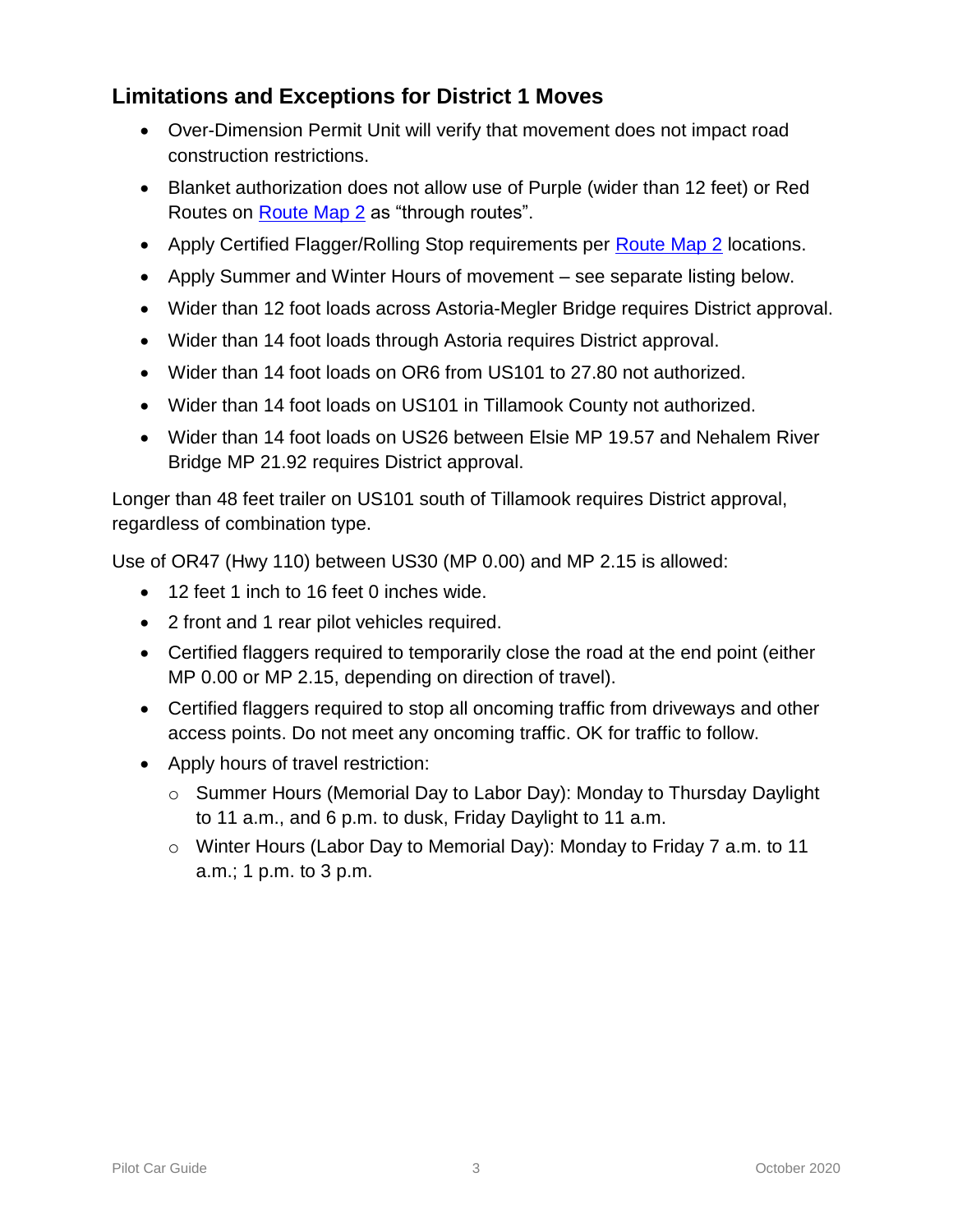# **Summer Hours of Movement (Memorial Day to Labor Day) Allowed in District 1:**

**Monday through Thursday** — Daylight to 11 a.m. and 6 p.m. to dusk.

 **Astoria/Seaside/Tillamook** — Daylight to 7 a.m., 9 a.m. to 11 a.m., 1 p.m. to 3 p.m. and 6 p.m. to Dusk.

**Friday** — Daylight to 11 a.m.

**Astoria/Seaside/Tillamook –** Daylight to 7 a.m. and 9 a.m. to 11 a.m.

**Saturday** and **Sunday** — No overwidth loads allowed.

### **Winter Hours of Movement (Labor Day to Memorial Day) Allowed in District 1:**

**Monday through Friday** — 7 a.m. to 11 a.m. and 1 p.m. to 3 p.m.

**Saturday** and **Sunday** — Considered on a case by case basis between Daylight and 11 a.m. with District 1 approval.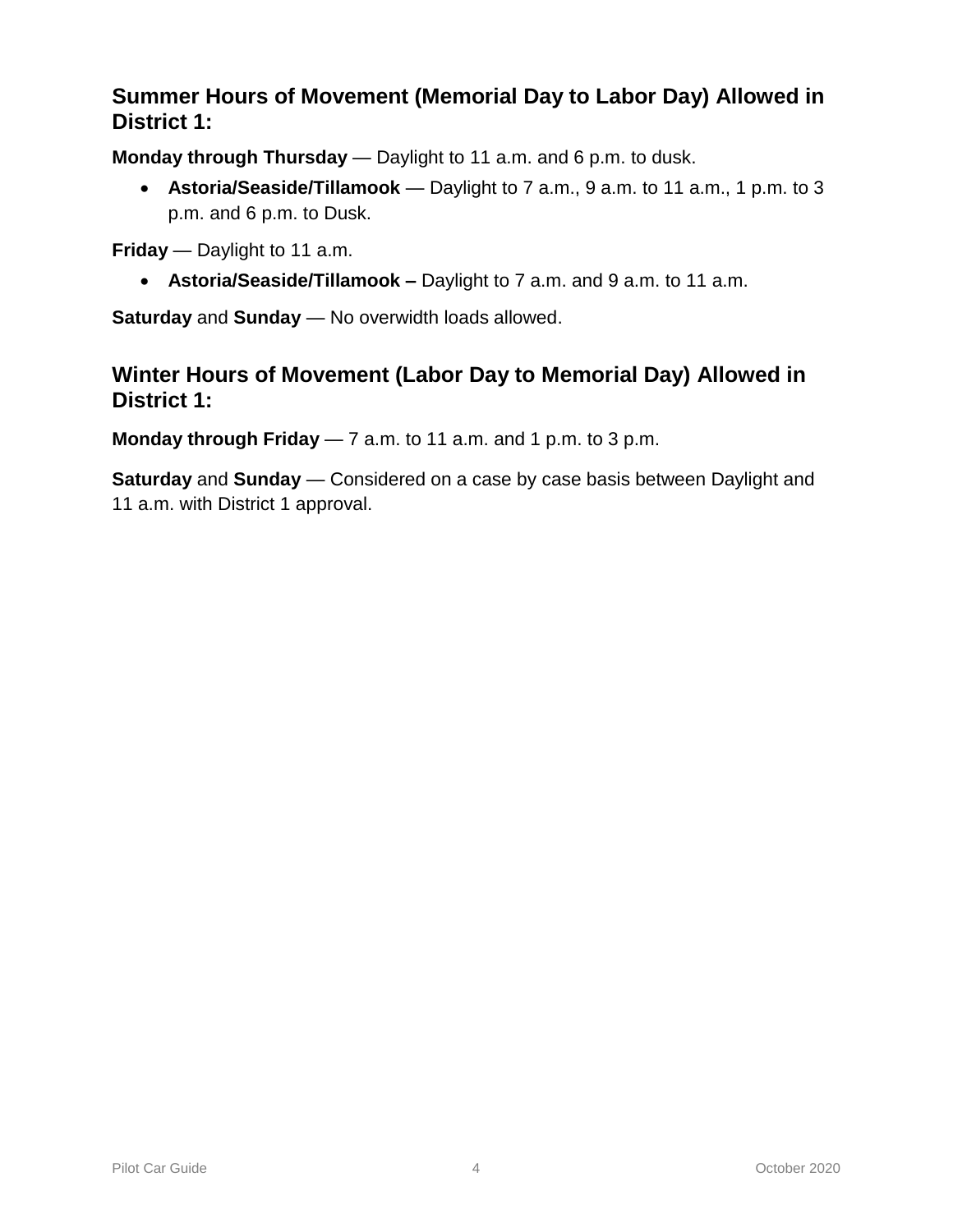#### **Interstate and Multilane Highways:**

- Up to 16 feet As per pilot vehicle rider on Attachments [82A](https://www.oregon.gov/ODOT/Forms/Motcarr/1994.pdf) and [75A.](https://www.oregon.gov/ODOT/Forms/Motcarr/2352.pdf)
- 16 feet 1 inch to 18 feet Two rear pilot vehicles, or one front and one rear pilot.
- Over 18 feet Case by case per District approval. Time and day of movement may be restricted.

### **Two-Lane Highways — Green Routes on Map 2:**

- Up to 16 feet As per pilot vehicle rider on Attachments [82A](https://www.oregon.gov/ODOT/Forms/Motcarr/1994.pdf) and [75A.](https://www.oregon.gov/ODOT/Forms/Motcarr/2352.pdf)
- Over 16 feet Case by case per District approval (includes a minimum of one front and one rear pilot vehicles). Time and day of movement may be restricted.

#### **Two-Lane Highways — Purple Routes on Map 2:**

- Up to 14 feet As per pilot vehicle rider on Attachments [82A](https://www.oregon.gov/ODOT/Forms/Motcarr/1994.pdf) and [75A.](https://www.oregon.gov/ODOT/Forms/Motcarr/2352.pdf)
- Over 14 feet Case by case per District approval (includes a minimum of one front and one rear pilot vehicles). Time and day of movement may be restricted.

- Up to 12 feet As per pilot vehicle rider on Attachments [82A](https://www.oregon.gov/ODOT/Forms/Motcarr/1994.pdf) and [75A.](https://www.oregon.gov/ODOT/Forms/Motcarr/2352.pdf)
- Over 12 feet Case by case per District approval (includes a minimum of one front and one rear pilot vehicles). Time and day of movement may be restricted.

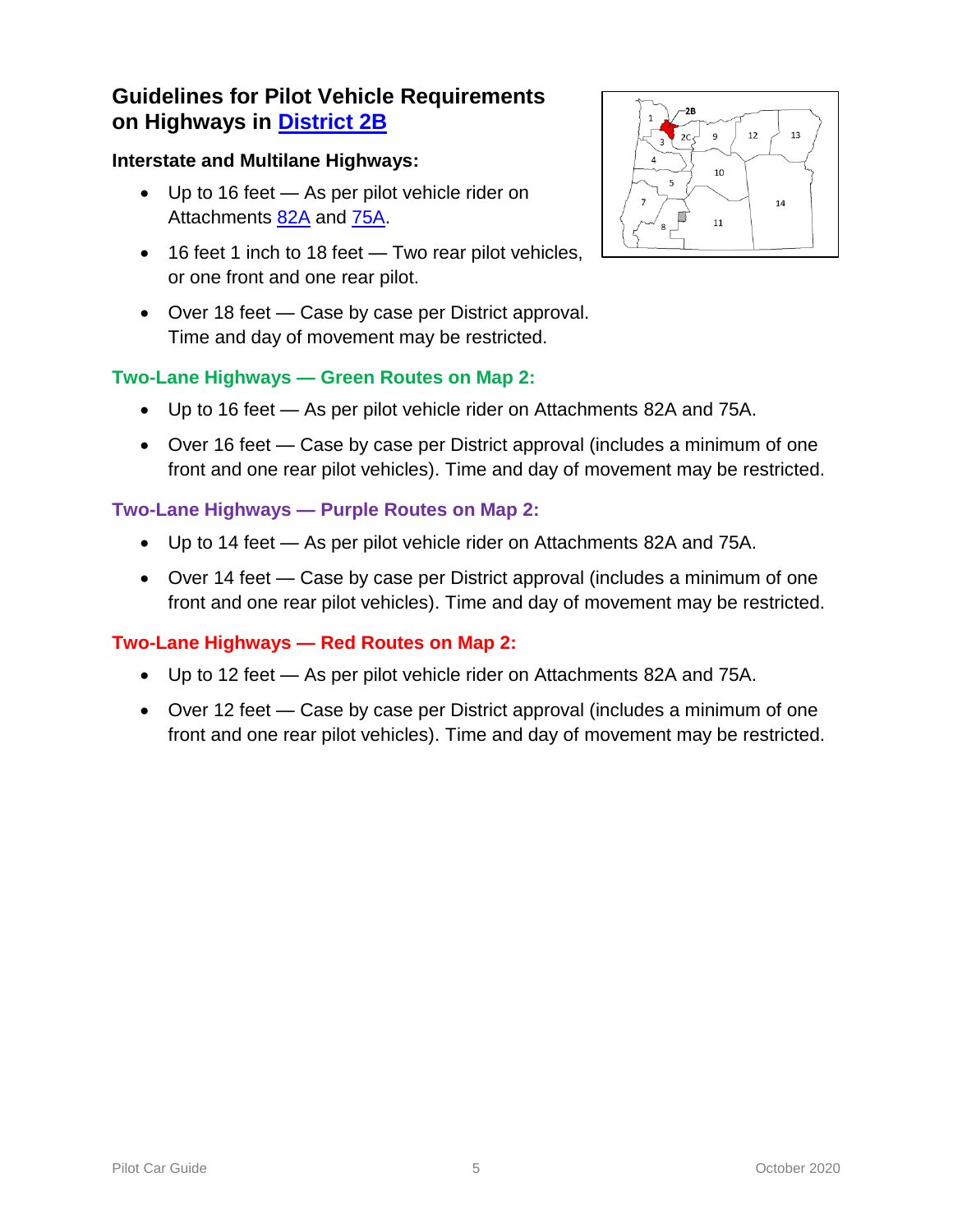# **Limitations and Exceptions for District 2B Moves**

- Over-Dimension Permit Unit will verify that movement does not impact road construction restrictions.
- Blanket authorization does not allow use of Red Routes on [Route Map 2](https://www.oregon.gov/ODOT/Forms/Motcarr/8101.pdf) as "through routes".
- Wider than 16 foot loads on US26, OR8, OR217, OR99W south to Sherwood, US30 Bypass (Sandy Boulevard) and OR213 (82nd Avenue) requires District approval.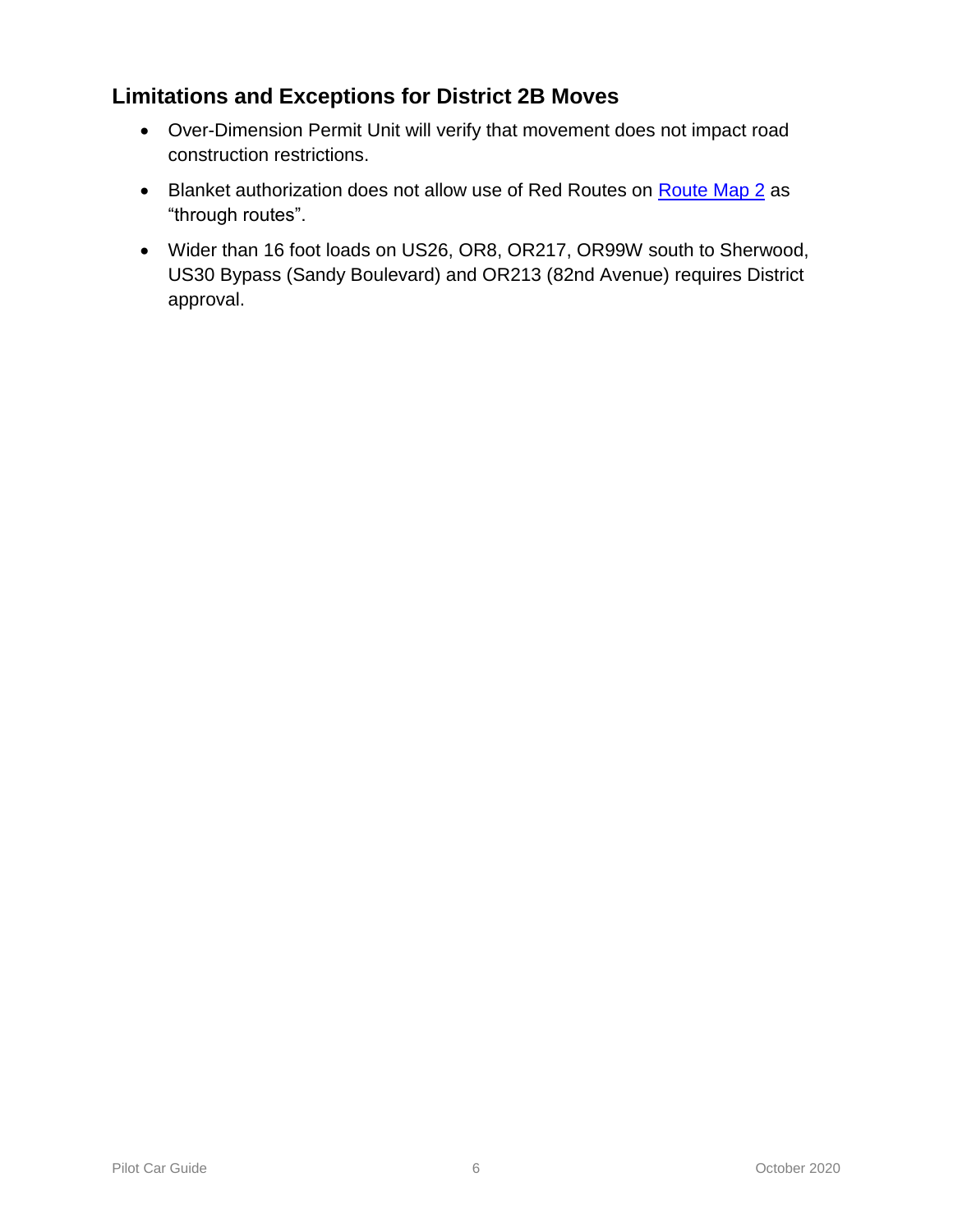#### **Interstate and Multilane Highways:**

- Up to 16 feet As per pilot vehicle rider on Attachments [82A](https://www.oregon.gov/ODOT/Forms/Motcarr/1994.pdf) and [75A.](https://www.oregon.gov/ODOT/Forms/Motcarr/2352.pdf)
- 16feet 1 inch to 20 feet Two rear pilot vehicles, or one front and one rear pilot.



 Over 20 feet — Case by case per District approval (includes a minimum of one front and two rear pilot vehicles). Time and day of movement may be restricted.

### **Two-Lane Highways — Green Routes on Map 2:**

- $\bullet$  Up to 16 feet As per pilot vehicle rider on Attachments  $82A$  and  $75A$ .
- Over 16 feet Case by case per District approval (includes a minimum of one front and one rear pilot vehicles). Time and day of movement may be restricted.

#### **Two-Lane Highways — Purple Routes on Map 2:**

- $\bullet$  Up to 14 feet As per pilot vehicle rider on Attachments [82A](https://www.oregon.gov/ODOT/Forms/Motcarr/1994.pdf) and [75A.](https://www.oregon.gov/ODOT/Forms/Motcarr/2352.pdf)
- Over 14 feet Case by case per District approval (includes a minimum of one front and one rear pilot vehicles). Time and day of movement may be restricted.

- Up to 12 feet As per pilot vehicle rider on Attachments  $82A$  and  $75A$ .
- Over 12 feet Case by case per District approval (includes a minimum of one front and one rear pilot vehicles). Time and day of movement may be restricted.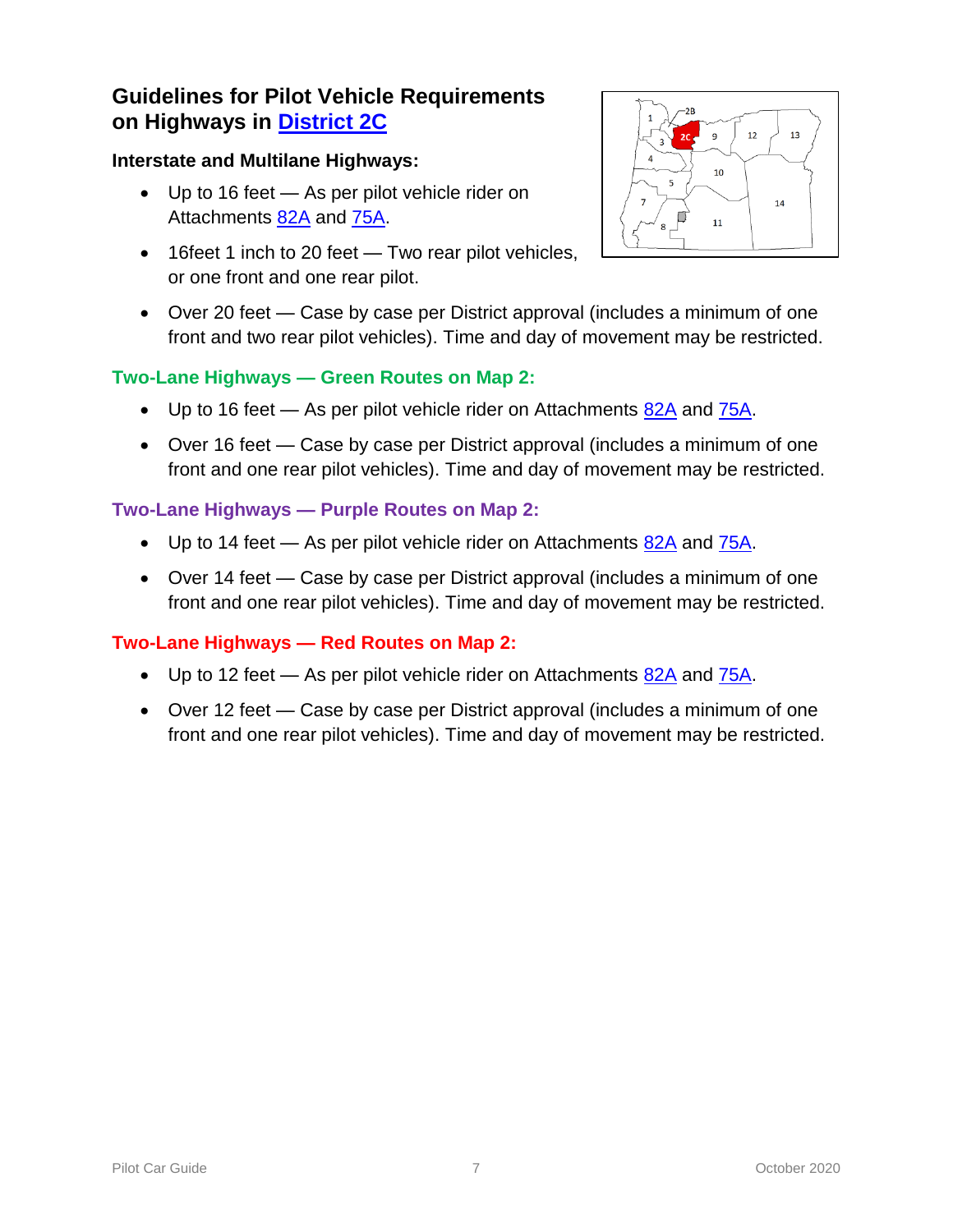# **Limitations and Exceptions for District 2C Moves**

- Over-Dimension Permit Unit will verify that movement does not impact road construction restrictions.
- Blanket authorization does not allow use of Red Routes on [Route Map 2](https://www.oregon.gov/ODOT/Forms/Motcarr/8101.pdf) as "through routes".
- Traffic control required on US30 through Hood River (13th Street to OR35.)
- No oversize loads on US30 (Historic Columbia River Highway) from Larch Mountain Road to Dodson.
- Wider than 16 foot loads on US26, OR211 and OR224 requires District approval.
- Travel allowed on alternative routes, [US26 \(Portland to Prineville\)](https://www.oregon.gov/ODOT/MCT/Documents/US26Over-DimensionRequirements.pdf) from 16 feet 1 inch to 17 feet wide by blanket authorization, provided the axle width does not exceed 12 feet, and the overall length does not exceed 150 feet. Two front and one rear pilot vehicles required.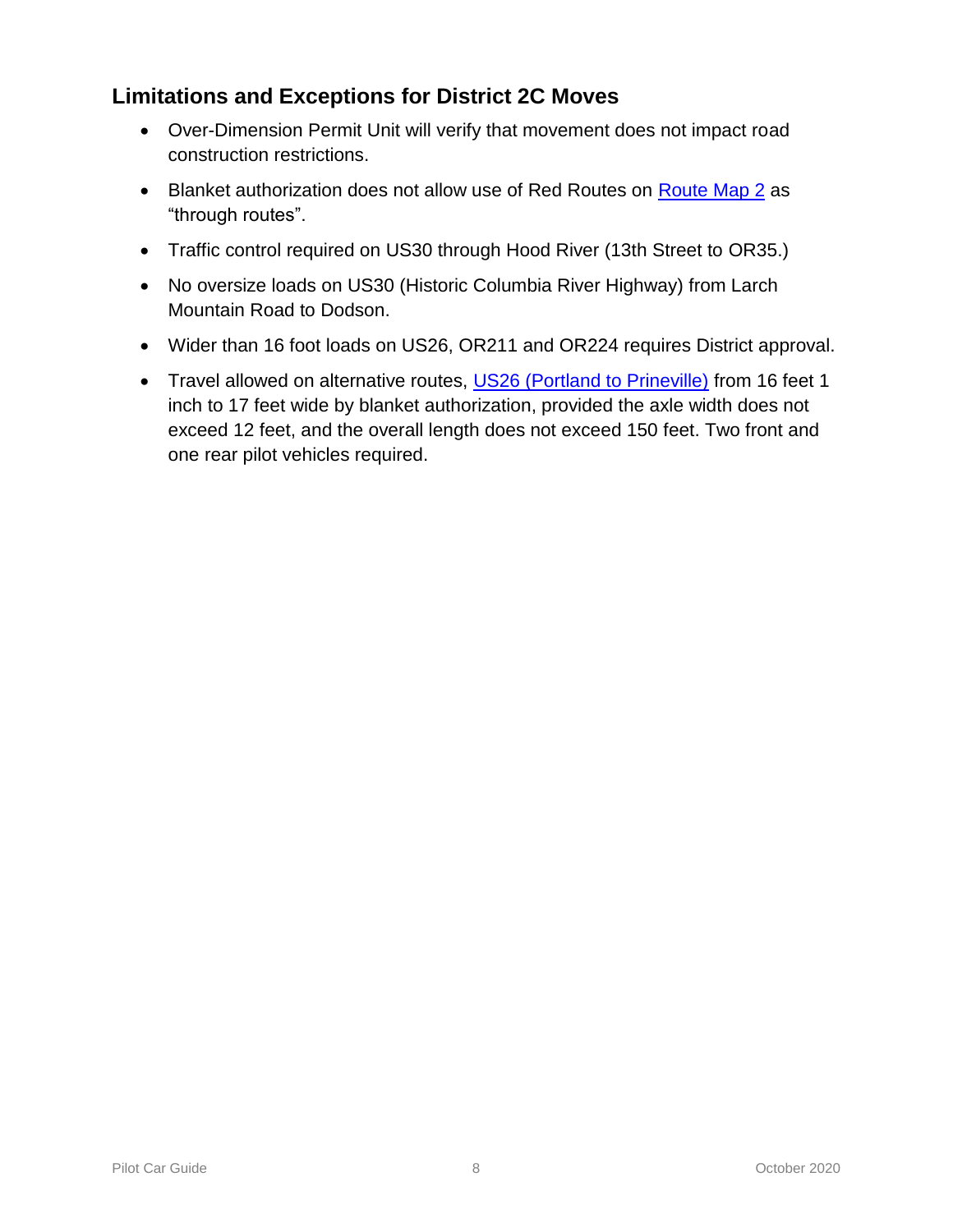#### **Interstate and Multilane Highways:**

- Up to 16 feet As per pilot vehicle rider on Attachments [82A](https://www.oregon.gov/ODOT/Forms/Motcarr/1994.pdf) and [75A.](https://www.oregon.gov/ODOT/Forms/Motcarr/2352.pdf)
- 16 feet 1 inch to 18 feet Two rear pilot vehicles, or one front and one rear pilot.



 Over 18 feet — Case by case per District approval (includes a minimum of one front and two rear pilot vehicles). Time and day of movement may be restricted.

#### **Two-Lane Highways — Green Routes on Map 2:**

- $\bullet$  Up to 16 feet As per pilot vehicle rider on Attachments  $82A$  and  $75A$ .
- Over 16 feet Case by case per District approval (includes a minimum of one front and one rear pilot vehicles). Time and day of movement may be restricted.

#### **Two-Lane Highways — Purple Routes on Map 2:**

- $\bullet$  Up to 14 feet As per pilot vehicle rider on Attachments [82A](https://www.oregon.gov/ODOT/Forms/Motcarr/1994.pdf) and [75A.](https://www.oregon.gov/ODOT/Forms/Motcarr/2352.pdf)
- Over 14 feet Case by case per District approval (includes a minimum of one front and one rear pilot vehicles). Time and day of movement may be restricted.

- Up to 12 feet As per pilot vehicle rider on Attachments  $82A$  and  $75A$ .
- Over 12 feet Case by case per District approval (includes a minimum of two front and one rear pilot vehicles). Time and day of movement may be restricted.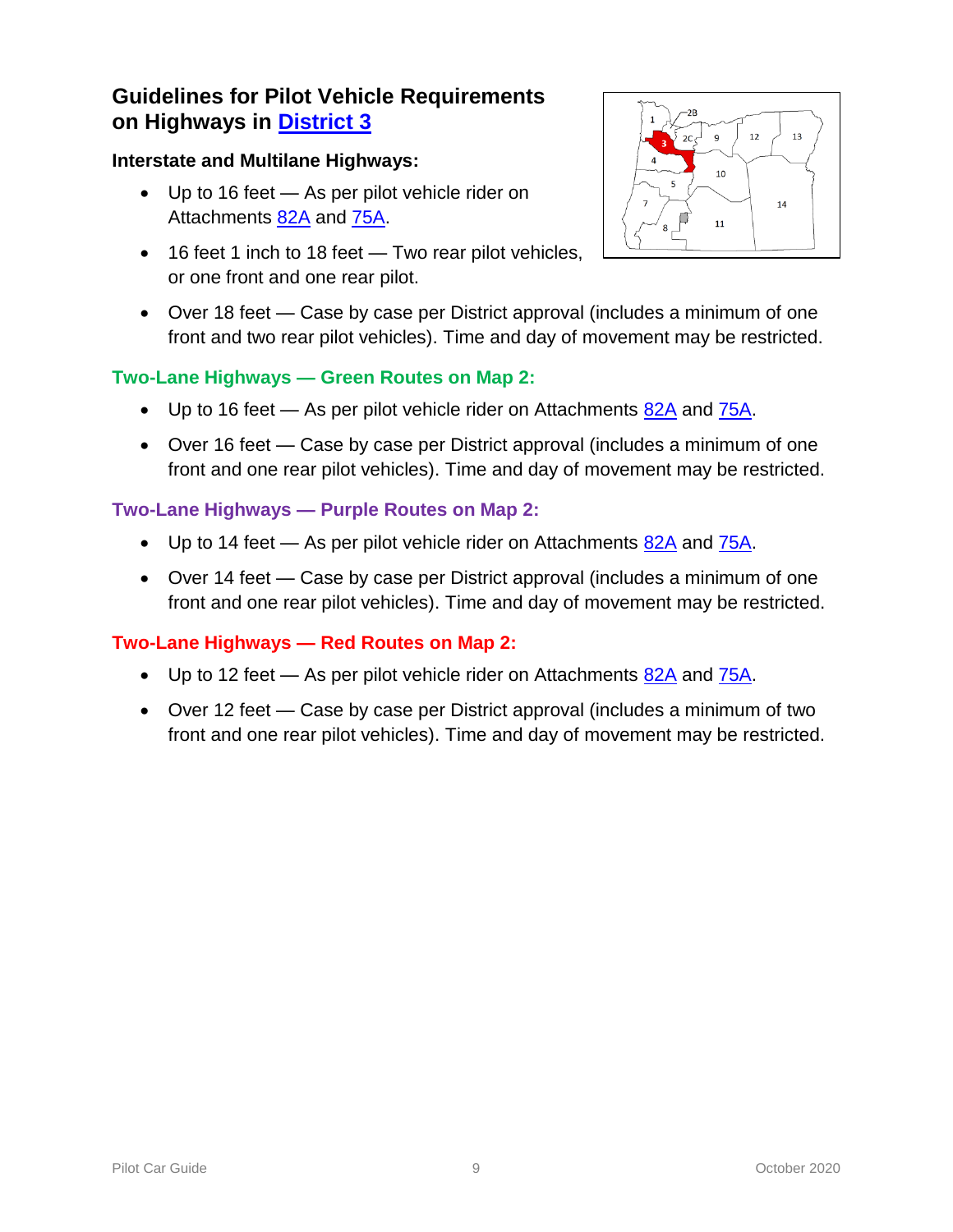# **Limitations and Exceptions for District 3 Moves**

- Over-Dimension Permit Unit will verify that movement does not impact road construction restrictions.
- Blanket authorization does not allow use of Purple (wider than 12 feet) or Red Routes on [Route Map 2](https://www.oregon.gov/ODOT/Forms/Motcarr/8101.pdf) as "through routes", except as specified below.
- Refer to City Hours per Attachments [82A](https://www.oregon.gov/ODOT/Forms/Motcarr/1994.pdf) and [75A.](https://www.oregon.gov/ODOT/Forms/Motcarr/2352.pdf)
- No movement allowed through Silver Creek Falls State Park on OR214.
- OR22 between Mill City and Santiam Junction not authorized as a through route for loads over 12 feet wide.
- Longer than 48 foot trailers through Carlton, use Yamhill County bypass route.
- Wider than 16 feet through Salem on OR99E Business and OR22 requires District approval.
- Separate requirements for use of OR221 when over 12 feet wide:

District 3 authorizes the Over-Dimension Permit Unit to allow loads up to 12 feet 6 inches wide under a single-trip permit between OR18 and OR22 without contacting the District office under the following conditions:

- One front and one rear pilot vehicles.
- Movement not allowed during City Hours as shown on Attachment H.
- Movement allowed in either direction of travel.
- Movement allowed on OR221 as a through route.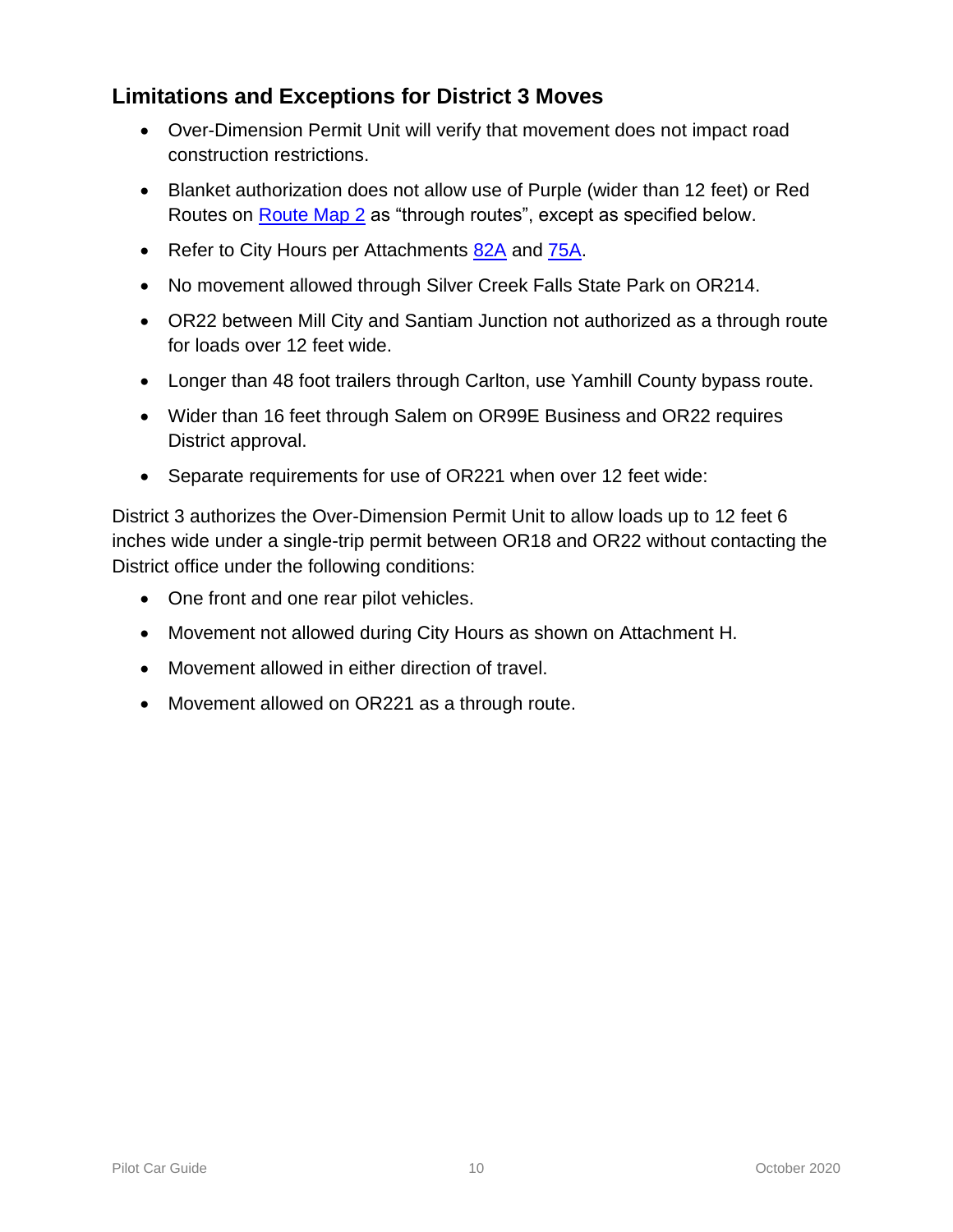#### **Interstate and Multilane Highways:**

- Up to 16 feet As per pilot vehicle rider on Attachments [82A](https://www.oregon.gov/ODOT/Forms/Motcarr/1994.pdf) and [75A.](https://www.oregon.gov/ODOT/Forms/Motcarr/2352.pdf)
- 16 feet 1 inch to 18 feet Two rear pilot vehicles, or one front and one rear pilot.



 Over 18 feet — Case by case per District approval (includes a minimum of one front and two rear pilot vehicles). Time and day of movement may be restricted.

### **Two-Lane Highways — Green Routes on Map 2:**

- $\bullet$  Up to 16 feet As per pilot vehicle rider on Attachments  $82A$  and  $75A$ .
- Over 16 feet Case by case per District approval (includes a minimum of one front and one rear pilot vehicles). Time and day of movement may be restricted.

#### **Two-Lane Highways — Purple Routes on Map 2:**

- $\bullet$  Up to 14 feet As per pilot vehicle rider on Attachments [82A](https://www.oregon.gov/ODOT/Forms/Motcarr/1994.pdf) and [75A.](https://www.oregon.gov/ODOT/Forms/Motcarr/2352.pdf)
- Over 14 feet Case by case per District approval (includes a minimum of one front and one rear pilot vehicles). Time and day of movement may be restricted.

- Up to 12 feet As per pilot vehicle rider on Attachments  $82A$  and  $75A$ .
- Over 12 feet Case by case per District approval (includes a minimum of two front and one rear pilot vehicles). Time and day of movement may be restricted.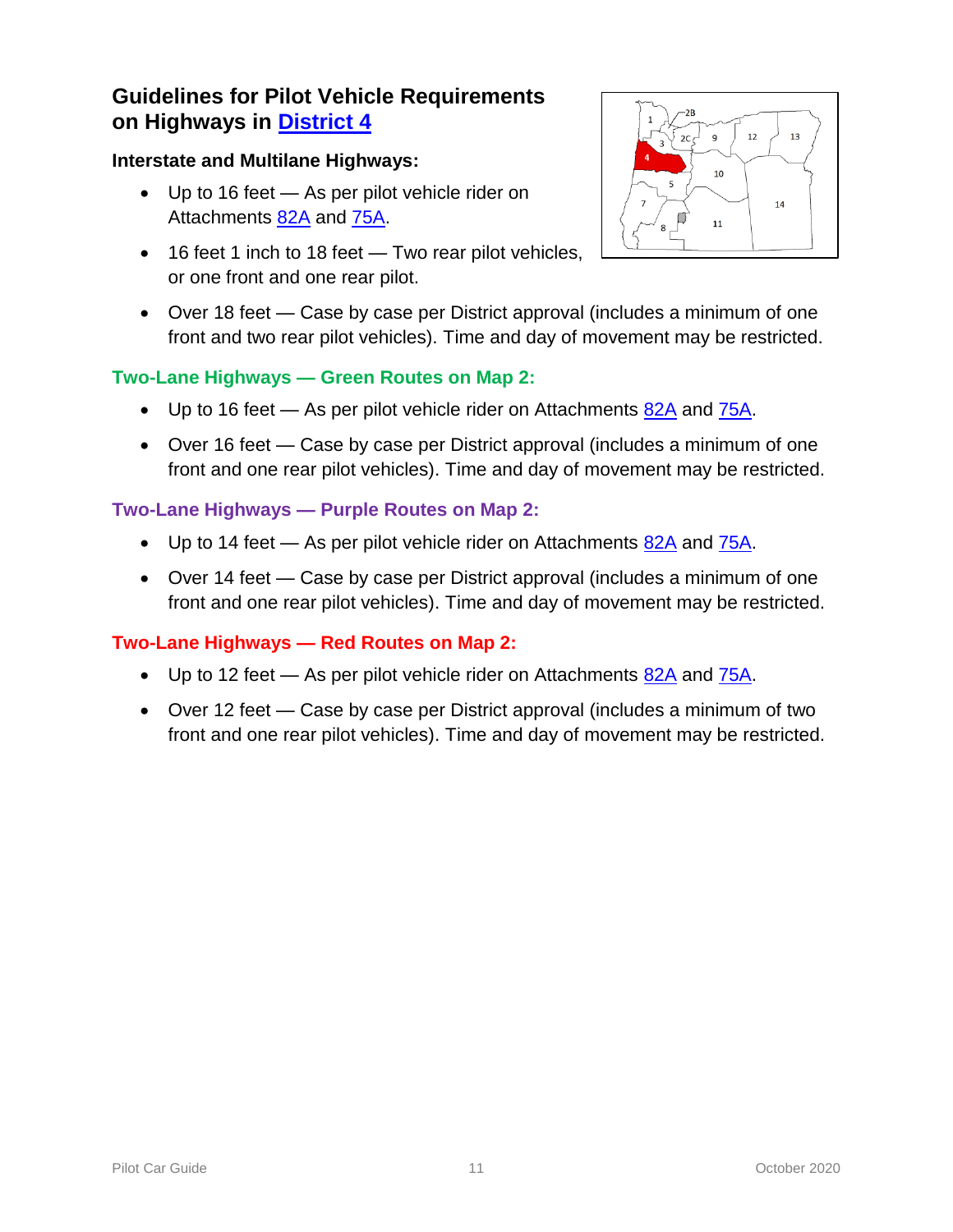# **Limitations and Exceptions for District 4 Moves**

- Over-Dimension Permit Unit will verify that movement does not impact road construction restrictions.
- Blanket authorization does not allow use of Purple (wider than 12 feet) or Red Routes on [Route Map 2](https://www.oregon.gov/ODOT/Forms/Motcarr/8101.pdf) as "through routes", except as noted below.
- Refer to City Hours per Attachments [82A](https://www.oregon.gov/ODOT/Forms/Motcarr/1994.pdf) and [75A.](https://www.oregon.gov/ODOT/Forms/Motcarr/2352.pdf)
- Wider than 12 foot loads, and/or overall length greater than 75 feet by single-trip permit on OR34 between MP 47.70 and MP 52.37, requires Traffic Control.
	- o Must have certified flaggers stop all oncoming traffic.
	- o Do not meet any oncoming traffic.
	- o Okay for traffic to follow.
- Wider than 12 foot loads on OR34 MP 43.03 (N Fork Alsea River Bridge) requires Traffic Control.
	- o Must have certified flaggers stop all oncoming traffic.
	- o Do not meet any oncoming traffic.
	- o Okay for traffic to follow.
- US20 between Philomath and Toledo can be used as a "through route" up to 14 feet wide, without District approval.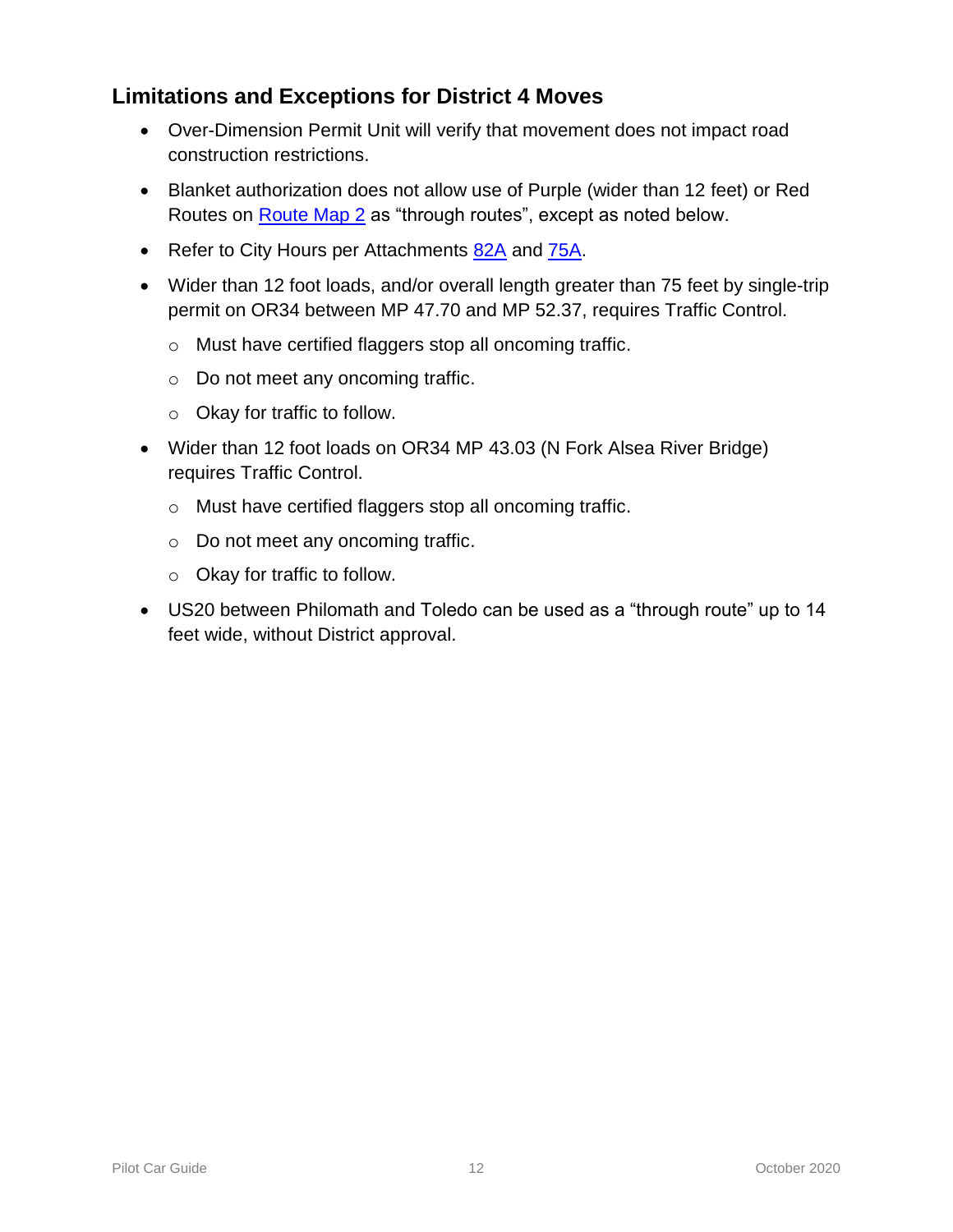#### **Interstate and Multilane Highways:**

- Up to 16 feet As per pilot vehicle rider on Attachments [82A](https://www.oregon.gov/ODOT/Forms/Motcarr/1994.pdf) and [75A.](https://www.oregon.gov/ODOT/Forms/Motcarr/2352.pdf)
- 16 feet 1 inch to 18 feet Two rear pilot vehicles, or one front and one rear pilot.



 Over 18 feet — Case by case per District approval (includes a minimum of one front and two rear pilot vehicles). Time and day of movement may be restricted.

### **Two-Lane Highways — Green Routes on Map 2:**

- $\bullet$  Up to 16 feet As per pilot vehicle rider on Attachments  $82A$  and  $75A$ .
- Over 16 feet Case by case per District approval (includes a minimum of one front and one rear pilot vehicles). Time and day of movement may be restricted.

#### **Two-Lane Highways — Purple Routes on Map 2:**

- Up to 14 feet As per pilot vehicle rider on Attachments [82A](https://www.oregon.gov/ODOT/Forms/Motcarr/1994.pdf) and [75A.](https://www.oregon.gov/ODOT/Forms/Motcarr/2352.pdf)
- Over 14 feet Case by case per District approval (includes a minimum of one front and one rear pilot vehicles). Time and day of movement may be restricted. Some specific routes may be pre-approved. See separate District listing.

- Up to 12 feet As per pilot vehicle rider on Attachments  $82A$  and  $75A$ .
- Over 12 feet Case by case per District approval (includes a minimum of two front and one rear pilot vehicles). Time and day of movement may be restricted.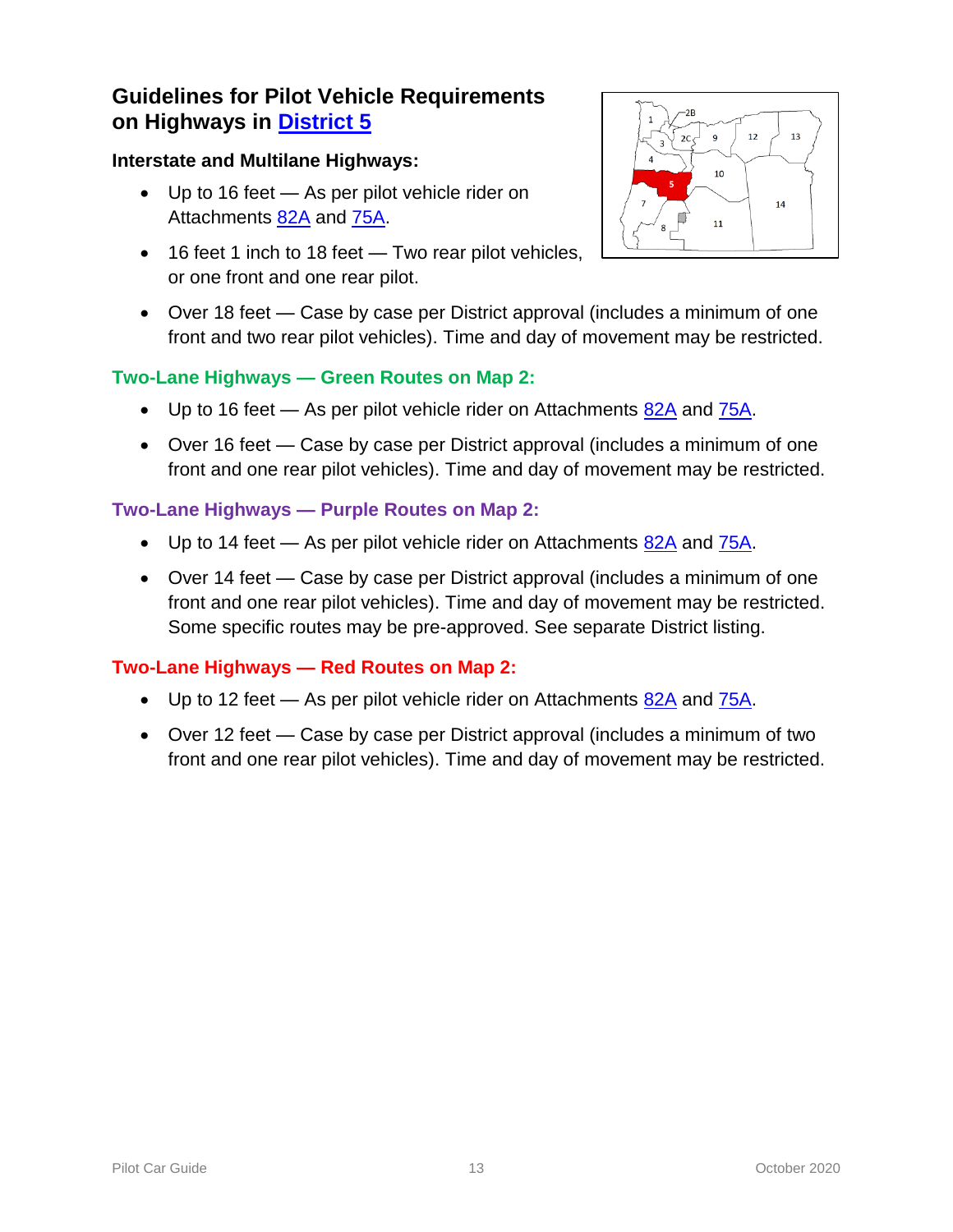# **Limitations and Exceptions for District 5 Moves**

- Over-Dimension Permit Unit will verify that movement does not impact road construction restrictions.
- Blanket authorization does not allow use of Purple (wider than 12 feet) or Red Routes on [Route Map 2](https://www.oregon.gov/ODOT/Forms/Motcarr/8101.pdf) as "through routes".
- Refer to City Hours per Attachments [82A](https://www.oregon.gov/ODOT/Forms/Motcarr/1994.pdf) and [75A.](https://www.oregon.gov/ODOT/Forms/Motcarr/2352.pdf)
- Territorial Hwy 200 from Lorane to Douglas County line see separate requirements below.
- No loads over 10 feet wide or vehicles over 35 feet long anytime on OR242.
- Wider than 12 foot load on OR36 between Greenleaf and MP28.67 requires District approval.
- Wider than 15 foot load on OR58 between MP14-34 and MP38-40 requires District approval.
- Wider than 15 foot load on OR126 between Mapleton MP14-33 requires District approval.
- Wider than 15 foot load on OR126 between Walterville MP12-39.5 requires District approval.
- Wider than 14 foot load on US101 Florence to Douglas County line requires District approval.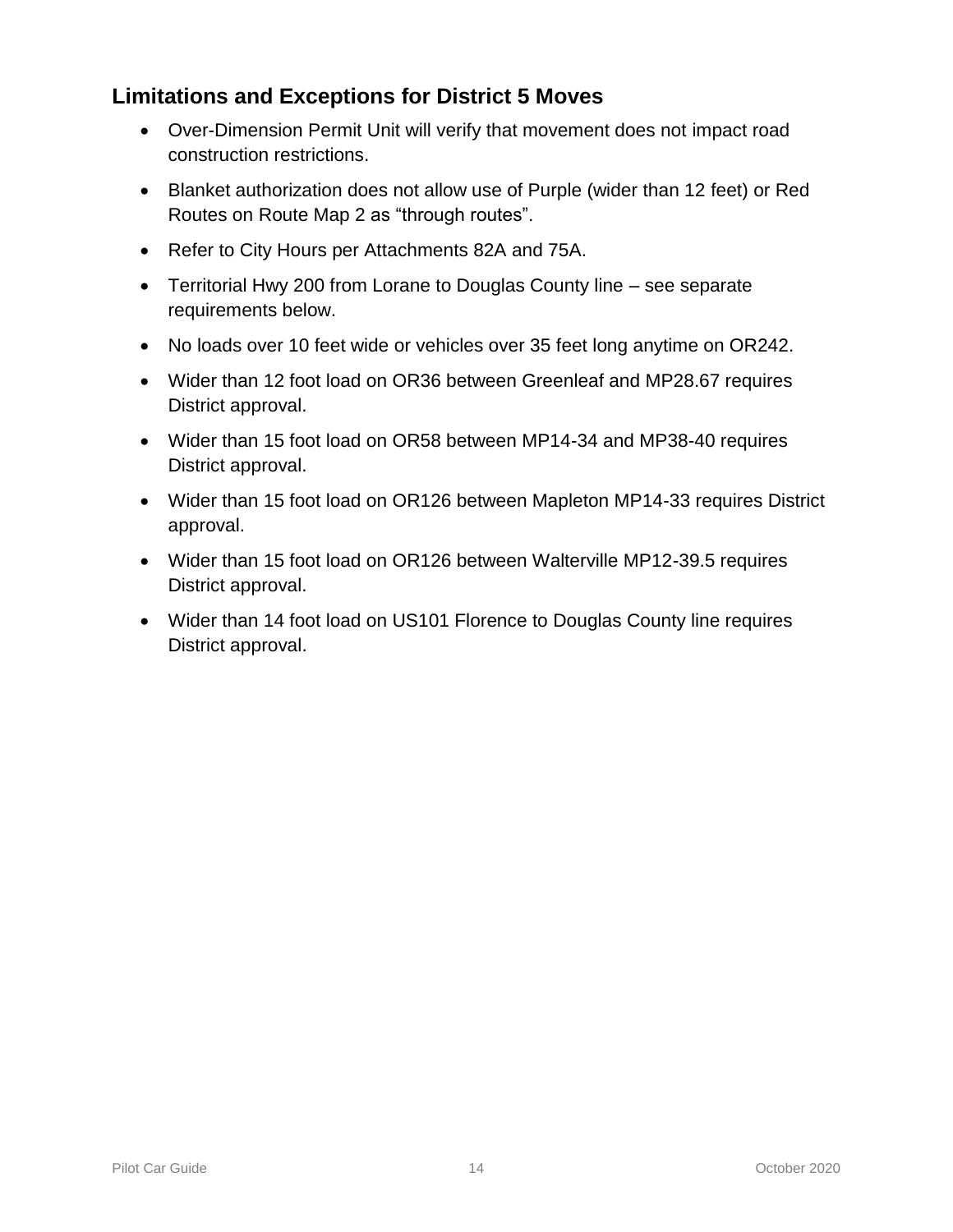#### **Interstate and Multilane Highways:**

- Up to 16 feet As per pilot vehicle rider on Attachments [82A](https://www.oregon.gov/ODOT/Forms/Motcarr/1994.pdf) and [75A.](https://www.oregon.gov/ODOT/Forms/Motcarr/2352.pdf)
- 16 feet 1 inch to 18 feet Two rear pilot vehicles, or one front and one rear pilot.
- Over 18 feet Case by case per District approval (includes a minimum of one front and two rear pilot vehicles). Time and day of movement may be restricted.

### **Two-Lane Highways — Green Routes on Map 2:**

- $\bullet$  Up to 16 feet As per pilot vehicle rider on Attachments  $82A$  and  $75A$ .
- Over 16 feet Case by case per District approval (includes a minimum of one front and one rear pilot vehicles). Time and day of movement may be restricted.

#### **Two-Lane Highways — Purple Routes on Map 2:**

- Up to 14 feet As per pilot vehicle rider on Attachments [82A](https://www.oregon.gov/ODOT/Forms/Motcarr/1994.pdf) and [75A.](https://www.oregon.gov/ODOT/Forms/Motcarr/2352.pdf)
- Over 14 feet Case by case per District approval (includes a minimum of one front and one rear pilot vehicles). Time and day of movement may be restricted. Some specific routes may be pre-approved - see separate District listing.

- Up to 12 feet As per pilot vehicle rider on Attachments  $82A$  and  $75A$ .
- Over 12 feet Case by case per District approval (includes a minimum of two front and one rear pilot vehicles). Time and day of movement may be restricted.

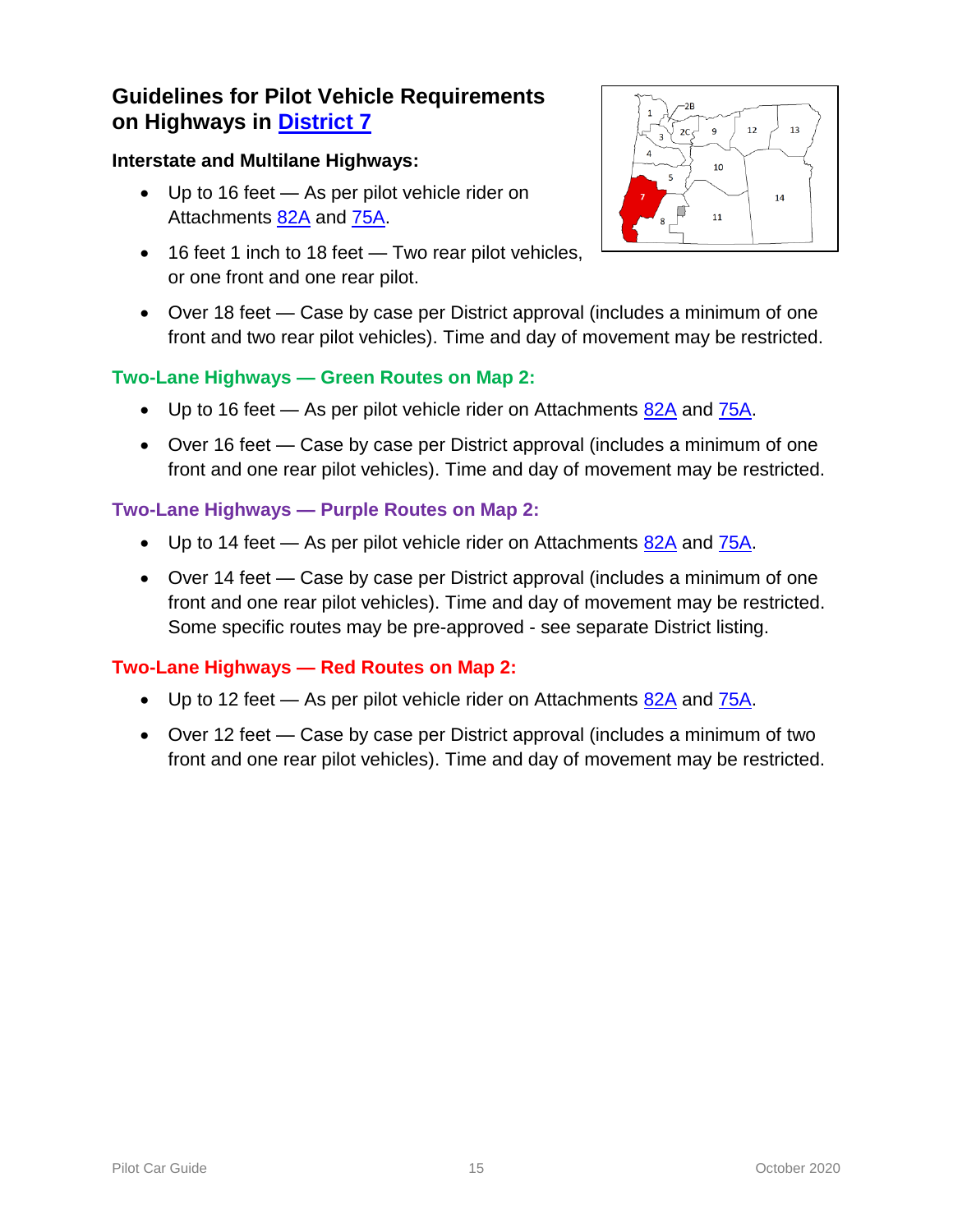# **Limitations and Exceptions for District 7 Moves**

- Over-Dimension Permit Unit will verify that movement does not impact road construction restrictions.
- Blanket authorization does not allow use of Purple (wider than 12 feet) or Red Routes on **Route Map 2** as "through routes".
- Refer to City Hours per Attachments [82A](https://www.oregon.gov/ODOT/Forms/Motcarr/1994.pdf) and [75A.](https://www.oregon.gov/ODOT/Forms/Motcarr/2352.pdf)
- Wider than 14 foot loads on US101 requires District approval.
- Wider than 15 foot loads on OR38 Drain to Reedsport requires District approval.
- Wider than 14 foot loads on OR42 Remote to Winston requires District approval.
- OR42S see separate listing for use and requirements below.
- Wider than 12 foot loads on Powers Highway/OR542 southeast of Broadbent requires District approval (Sunday morning only).

Separate requirements for use of OR42S when over 12 feet wide, but not wider than 14 feet in width (exclusive of mobile home eaves):

Only wide loads with origins or destinations along Hwy 42S will be allowed except those wide loads with a vertical height greater than 16 feet 11 inches, and a total length not greater than 95 feet (tractor and cargo).

Movement will be restricted to the following times:

#### **Winter (Labor Day to Memorial Day)**

- $\bullet$  Monday All day.
- Tuesday Daylight to 1 p.m. and 4 p.m. to Dark.
- Wednesday Daylight to 3 p.m. and 4 p.m. to Dark.
- $\bullet$  Thursday All day.
- Friday Daylight to 1 p.m. and 2 p.m. to Dark.
- $\bullet$  Saturday All day.
- Sunday Daylight to 11 a.m. and 3 p.m. to Dark.

#### **Summer (Memorial Day to Labor Day)**

- Monday  $-$  Daylight to 3 p.m. and 5 p.m. to Dark.
- Tuesday Daylight to 1 p.m. and 5 p.m. to Dark.
- Wednesday Daylight to 12 p.m. and 4 p.m. to Dark.
- Thursday Daylight to 12 and 5 p.m. to Dark.
- Friday  $-$  Daylight to 10 a.m. and 4 p.m. to Dark.
- Saturday All day.
- Sunday Daylight to 11 a.m. and 2 p.m. to Dark.

Carrier to notify Station 3 (541-858-3103) of wide load move 24 hours in advance. Two front and one rear pilot vehicles required.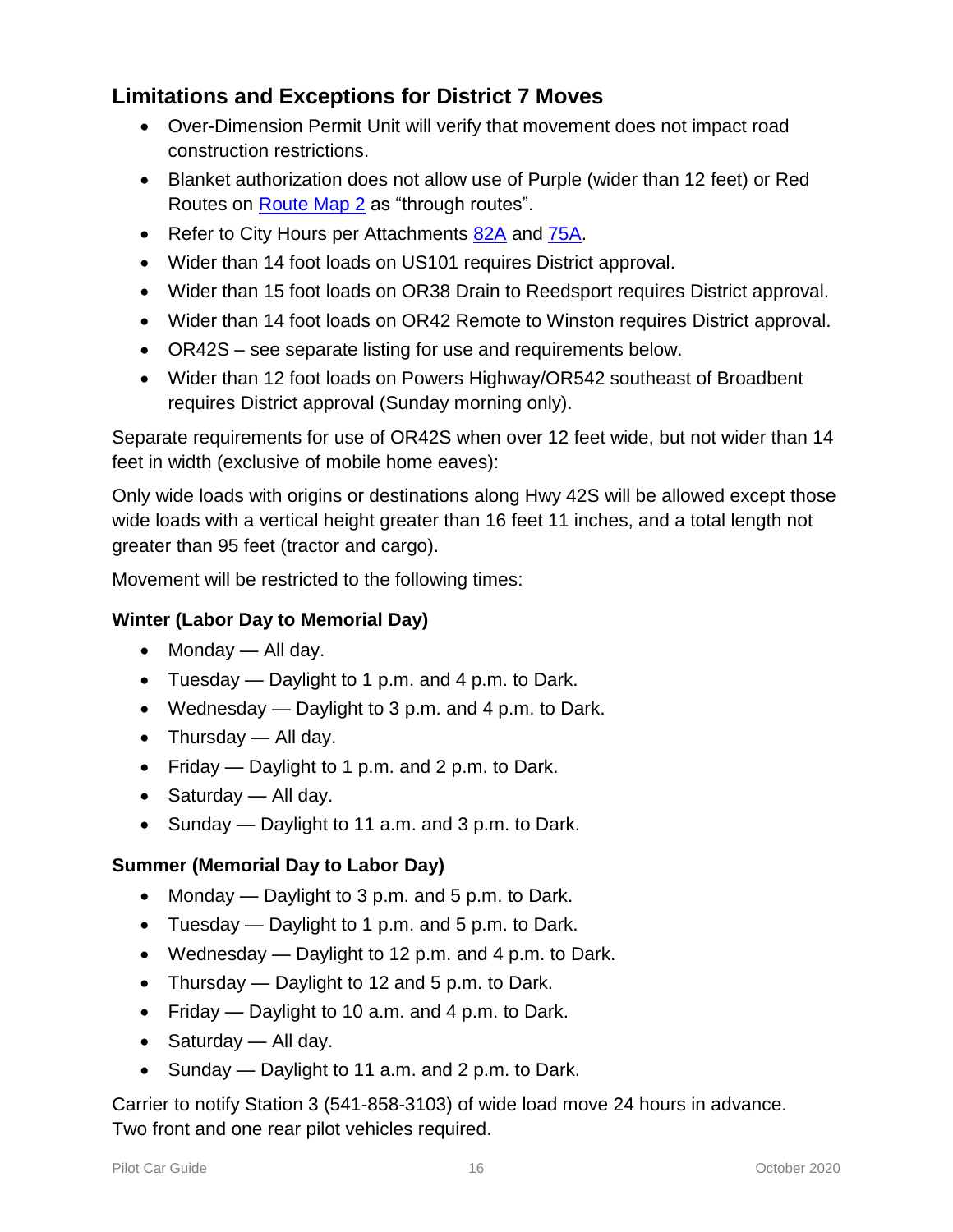#### **Interstate and Multilane Highways:**

- Up to 16 feet As per pilot vehicle rider on Attachments [82A](https://www.oregon.gov/ODOT/Forms/Motcarr/1994.pdf) and [75A.](https://www.oregon.gov/ODOT/Forms/Motcarr/2352.pdf)
- 16 feet 1 inch to 18 feet Two rear pilot vehicles, or one front and one rear pilot.
- Over 18 feet Case by case per District approval (includes a minimum of one front and two rear pilot vehicles). Time and day of movement may be restricted.

### **Two-Lane Highways — Green Routes on Map 2:**

- $\bullet$  Up to 16 feet As per pilot vehicle rider on Attachments  $82A$  and  $75A$ .
- Over 16 feet Case by case per District approval (includes a minimum of one front and one rear pilot vehicles). Time and day of movement may be restricted.

### **Two-Lane Highways — Purple Routes on Map 2:**

- Up to 14 feet As per pilot vehicle rider on Attachments [82A](https://www.oregon.gov/ODOT/Forms/Motcarr/1994.pdf) and [75A.](https://www.oregon.gov/ODOT/Forms/Motcarr/2352.pdf)
- Over 14 feet Case by case per District approval (includes a minimum of one front and one rear pilot vehicles). Time and day of movement may be restricted. Some specific routes may be pre-approved - see separate District listing.

- Up to 12 feet As per pilot vehicle rider on Attachments  $82A$  and  $75A$ .
- Over 12 feet Case by case per District approval (includes a minimum of two front and one rear pilot vehicles). Time and day of movement may be restricted.

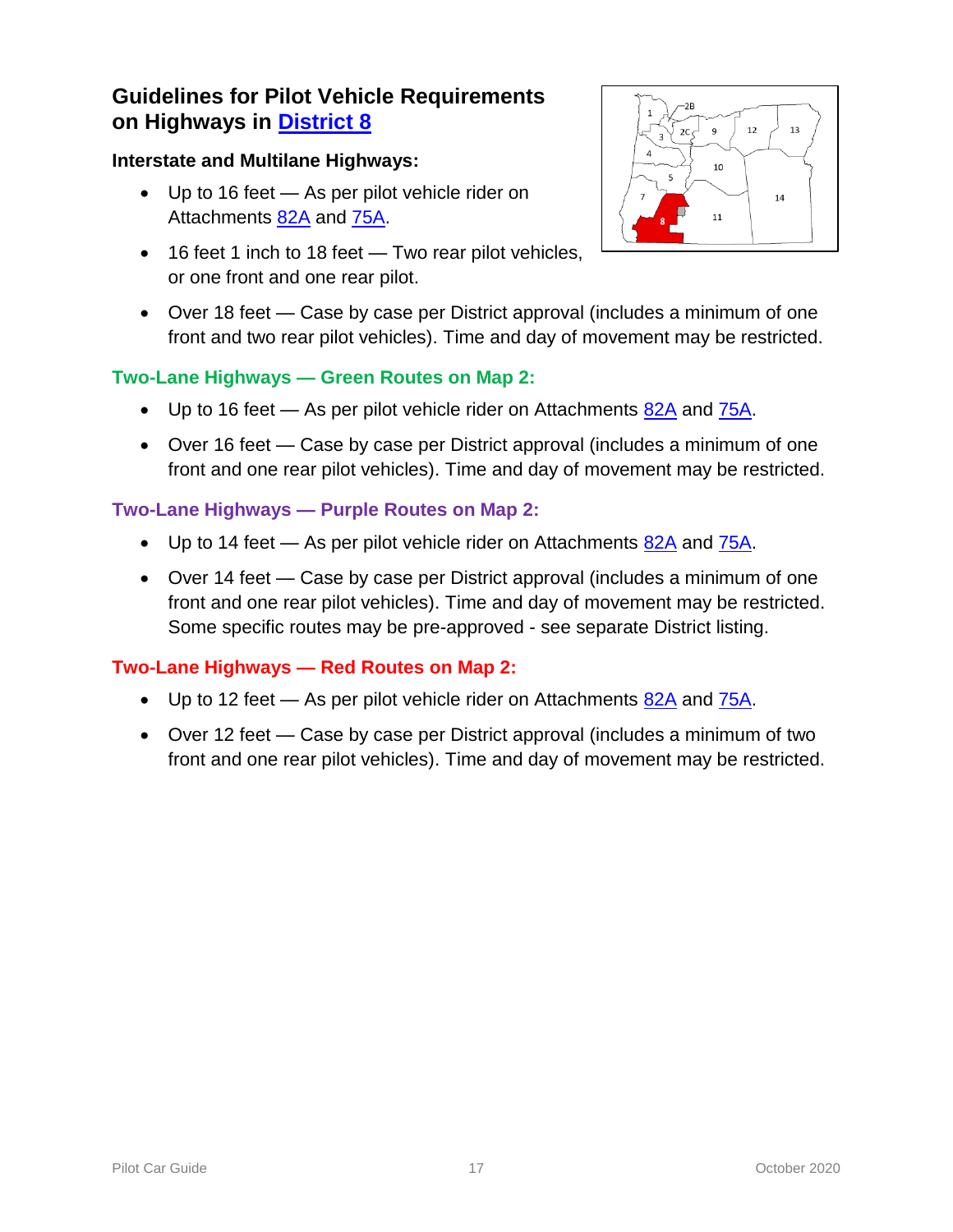# **Limitations and Exceptions for District 8 Moves**

- Over-Dimension Permit Unit will verify that movement does not impact road construction restrictions.
- Blanket authorization does not allow use of Purple (wider than 12 feet) or Red Routes on [Route Map 2](https://www.oregon.gov/ODOT/Forms/Motcarr/8101.pdf) as "through routes".
- Refer to City Hours per Attachments [82A](https://www.oregon.gov/ODOT/Forms/Motcarr/1994.pdf) and [75A.](https://www.oregon.gov/ODOT/Forms/Motcarr/2352.pdf)
- No movement allowed through Crater Lake National Park.
- Rogue River Loop Highway 260 see separate listing for requirements below.

Separate requirements for use of Rogue River Loop Hwy 260 (OR260):

District 8 blanket approval for OR260 for loads up to 13 feet wide, 15 feet high and 105 feet overall length with the following conditions:

- One front and one rear pilot vehicles (this applies to all oversize loads).
- No movement during city hauling hours.
- No weekend moves allowed.
- Daylight travel only.
- Carrier is to call the Grants Pass Maintenance office at 541-474-3149 prior to movement.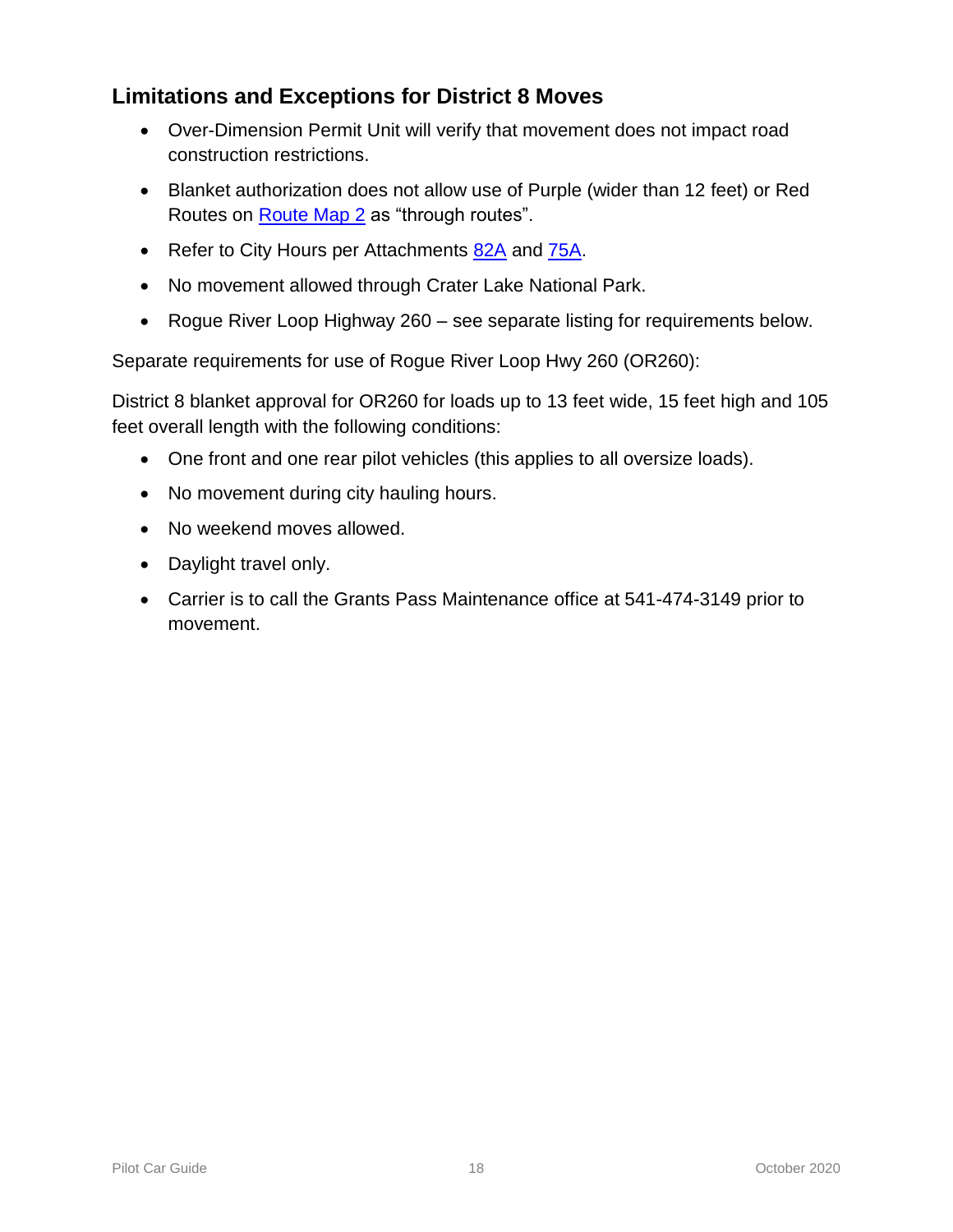#### **Interstate and Multilane Highways:**

- Up to 16 feet As per pilot vehicle rider on Attachments [82A](https://www.oregon.gov/ODOT/Forms/Motcarr/1994.pdf) and [75A.](https://www.oregon.gov/ODOT/Forms/Motcarr/2352.pdf)
- 16 feet 1 inch to 20 feet Two rear pilot vehicles, or one front and one rear pilot.



 Over 20 feet — Case by case per District approval (includes a minimum of one front and two rear pilot vehicles). Time and day of movement may be restricted.

### **Two-Lane Highways — Green Routes on Map 2:**

- $\bullet$  Up to 16 feet As per pilot vehicle rider on Attachments  $82A$  and  $75A$ .
- Over 16 feet Case by case per District approval (includes a minimum of two front and one rear pilot vehicles). Time and day of movement may be restricted.

#### **Two-Lane Highways — Purple Routes on Map 2:**

- $\bullet$  Up to 14 feet As per pilot vehicle rider on Attachments [82A](https://www.oregon.gov/ODOT/Forms/Motcarr/1994.pdf) and [75A.](https://www.oregon.gov/ODOT/Forms/Motcarr/2352.pdf)
- Over 14 feet Case by case per District approval (includes a minimum of two front and one rear pilot vehicles). Time and day of movement may be restricted.

- Up to 12 feet As per pilot vehicle rider on Attachments  $82A$  and  $75A$ .
- Over 12 feet Case by case per District approval (includes a minimum of two front and one rear pilot vehicles). Time and day of movement may be restricted.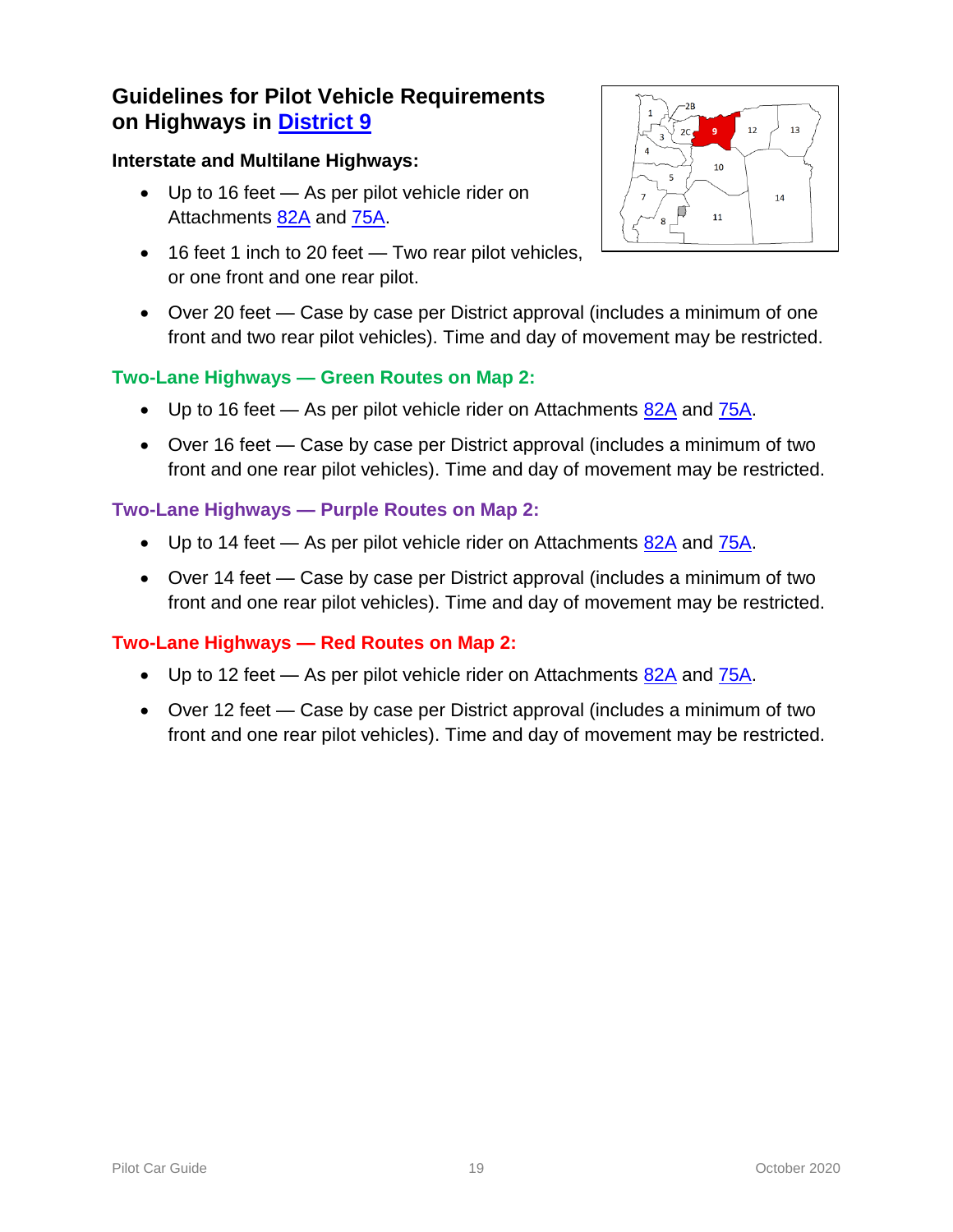# **Limitations and Exceptions for District 9 Moves**

- Over-Dimension Permit Unit will verify that movement does not impact road construction restrictions.
- Blanket authorization does not allow use of Purple (wider than 12 feet) and Red Routes on [Route Map 2](https://www.oregon.gov/ODOT/Forms/Motcarr/8101.pdf) as "through routes".
- Apply Certified Flagger requirements for US197 Maupin Bridge MP45.84.
- Travel allowed on alternative routes, [US26 \(Portland to Prineville\)](https://www.oregon.gov/ODOT/MCT/Documents/US26Over-DimensionRequirements.pdf) and US97 [\(Biggs Junction to Bend\)](https://www.oregon.gov/ODOT/MCT/Documents/US97Over-DimensionRequirements.pdf) from 16 feet 1 inch to 17 feet wide, provided the axle width does not exceed 12 feet, and the overall length does not exceed 150 feet. Minimum of two front and one rear pilot vehicles required.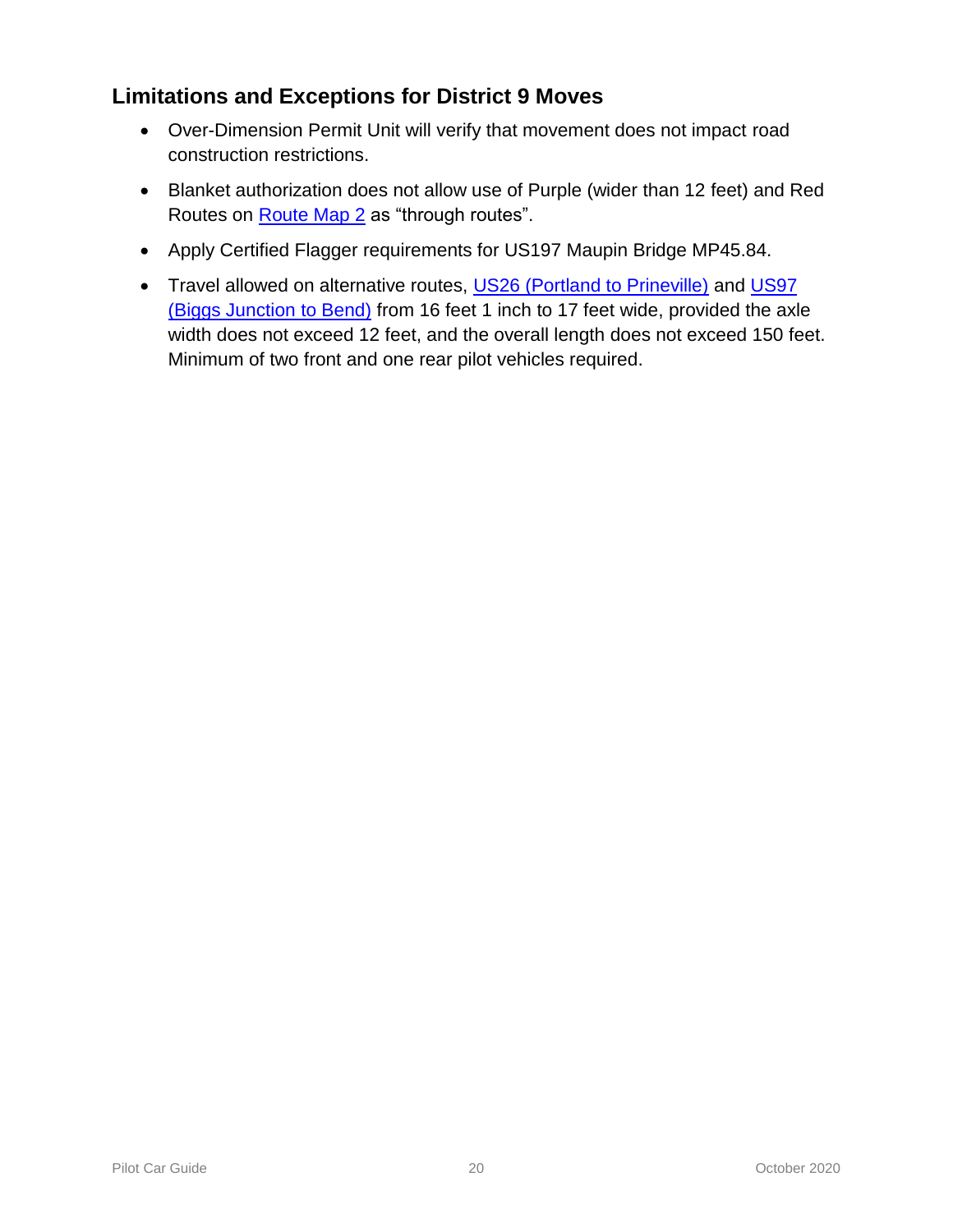#### **Multilane Highways:**

- Up to 16 feet As per pilot vehicle rider on Attachments [82A](https://www.oregon.gov/ODOT/Forms/Motcarr/1994.pdf) and [75A.](https://www.oregon.gov/ODOT/Forms/Motcarr/2352.pdf)
- 16 feet 1 inch to 18 feet Two rear pilot vehicles, or one front and one rear pilot.



 Over 18 feet — Case by case per District approval (includes a minimum of one front and two rear pilot vehicles).

#### **Two-Lane Highways — Green Routes on Map 2:**

- $\bullet$  Up to 16 feet As per pilot vehicle rider on Attachments  $82A$  and  $75A$ .
- Over 16 feet Case by case at District approval (includes a minimum of two front and one rear pilot vehicles). Time and day of movement may be restricted.

#### **Two-Lane Highways — Purple Routes on Map 2:**

- $\bullet$  Up to 14 feet As per pilot vehicle rider on Attachments [82A](https://www.oregon.gov/ODOT/Forms/Motcarr/1994.pdf) and [75A.](https://www.oregon.gov/ODOT/Forms/Motcarr/2352.pdf)
- Over 14 feet Case by case per District approval (includes a minimum of two front and one rear pilot vehicles). Time and day of movement may be restricted.

- Up to 12 feet As per pilot vehicle rider on Attachments  $82A$  and  $75A$ .
- Over 12 feet Case by case per District approval (includes a minimum of two front and one rear pilot vehicles). Time and day of movement may be restricted.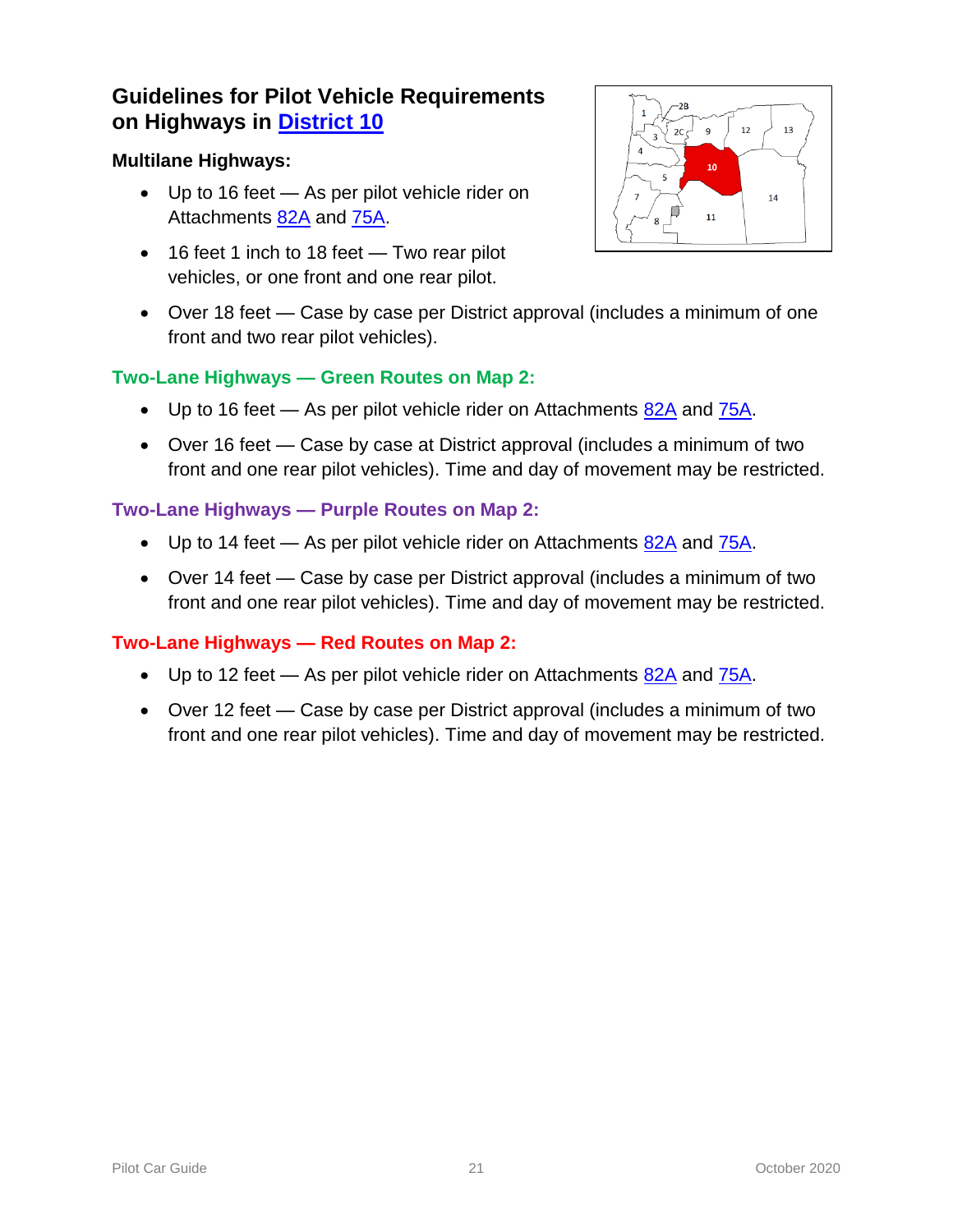# **Limitations and Exceptions for District 10 Moves**

- Over-Dimension Permit Unit will verify that movement does not impact road construction restrictions.
- Blanket authorization does not allow use of Purple and Red Routes on Route [Map 2](https://www.oregon.gov/ODOT/Forms/Motcarr/8101.pdf) as "through routes".
- Over 14 foot wide loads allowed weekdays and Daylight to 11 a.m. on Friday and Saturday only. No movement allowed on Sunday.
- Wider than 12 foot loads on US26 between Prineville and Mitchell with two front and one rear pilot vehicles requires District approval.
- Travel allowed on alternative routes, [US26 \(Portland to Prineville\),](https://www.oregon.gov/ODOT/MCT/Documents/US26Over-DimensionRequirements.pdf) US97 (Biggs [Junction to Bend\),](https://www.oregon.gov/ODOT/MCT/Documents/US97Over-DimensionRequirements.pdf) [OR126 \(Redmond to Prineville\)](https://www.oregon.gov/ODOT/MCT/Documents/OR126Over-DimensionRequirements.pdf) and [US20 \(Bend to Burns\)](https://www.oregon.gov/ODOT/MCT/Documents/US20Over-DimensionRequirements.pdf) from 16 feet 1 inch to 17 feet wide, provided the axle width does not exceed 12 feet, and the overall length does not exceed 150 feet. Minimum of two front and one rear pilot vehicles required.
- On OR370 (O'Neil Hwy) between US97 and Lone Pine Rd, District 10 approval is required for single-trip permits for all loads/vehicles over 12 feet wide and/or over 60 feet overall length.
- CCD staff allowed to permit use of the OD Truck Bypass at the Prineville Roundabout without District 10 approval, unless the load stages there.
- Traffic Control required for counter flow movement on Millican Rd northbound, north of Tom McCall Rd. Contact Over-Dimension Permit Unit for additional information.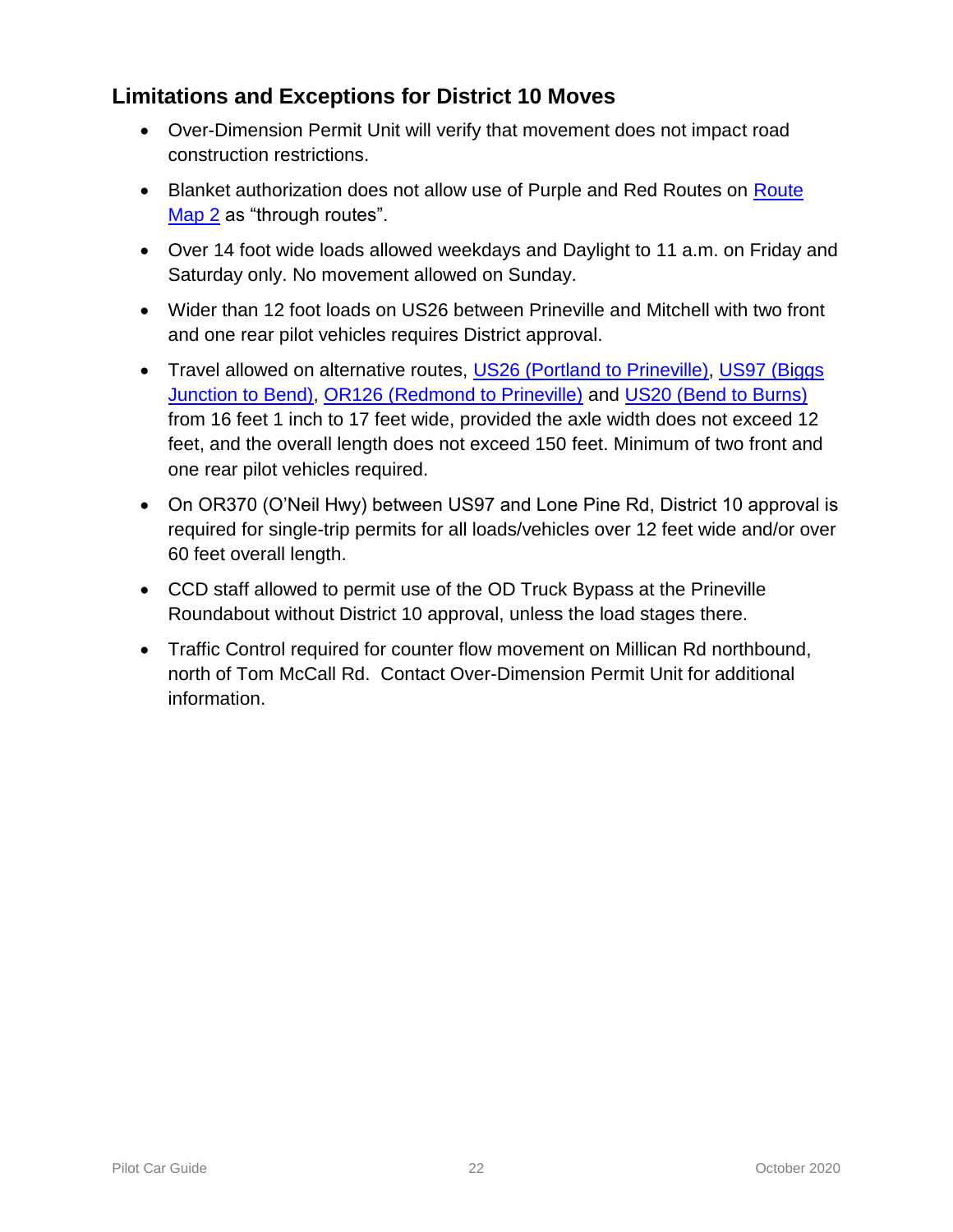#### **Multilane Highways:**

- Up to 16 feet As per pilot vehicle rider on Attachments [82A](https://www.oregon.gov/ODOT/Forms/Motcarr/1994.pdf) and [75A.](https://www.oregon.gov/ODOT/Forms/Motcarr/2352.pdf)
- 16 feet 1 inch to 20 feet Two rear pilot vehicles. City hours apply.



 Over 20 feet — Case by case per District approval (includes a minimum of one front and two rear pilot vehicles).

#### **Two-Lane Highways — Green Routes on Map 2:**

- $\bullet$  Up to 16 feet As per pilot vehicle rider on Attachments  $82A$  and  $75A$ .
- Over 16 feet Case by case per District approval (includes a minimum of two front and one rear pilot vehicles). Time and day of movement may be restricted.

#### **Two-Lane Highways — Purple Routes on Map 2:**

- $\bullet$  Up to 14 feet As per pilot vehicle rider on Attachments [82A](https://www.oregon.gov/ODOT/Forms/Motcarr/1994.pdf) and [75A.](https://www.oregon.gov/ODOT/Forms/Motcarr/2352.pdf)
- Over 14 feet Case by case per District approval (includes a minimum of two front and one rear pilot vehicles). Time and day of movement may be restricted.

- Up to 12 feet As per pilot vehicle rider on Attachments  $82A$  and  $75A$ .
- Over 12 feet Case by case per District approval (includes a minimum of two front and one rear pilot vehicles). Time and day of movement may be restricted.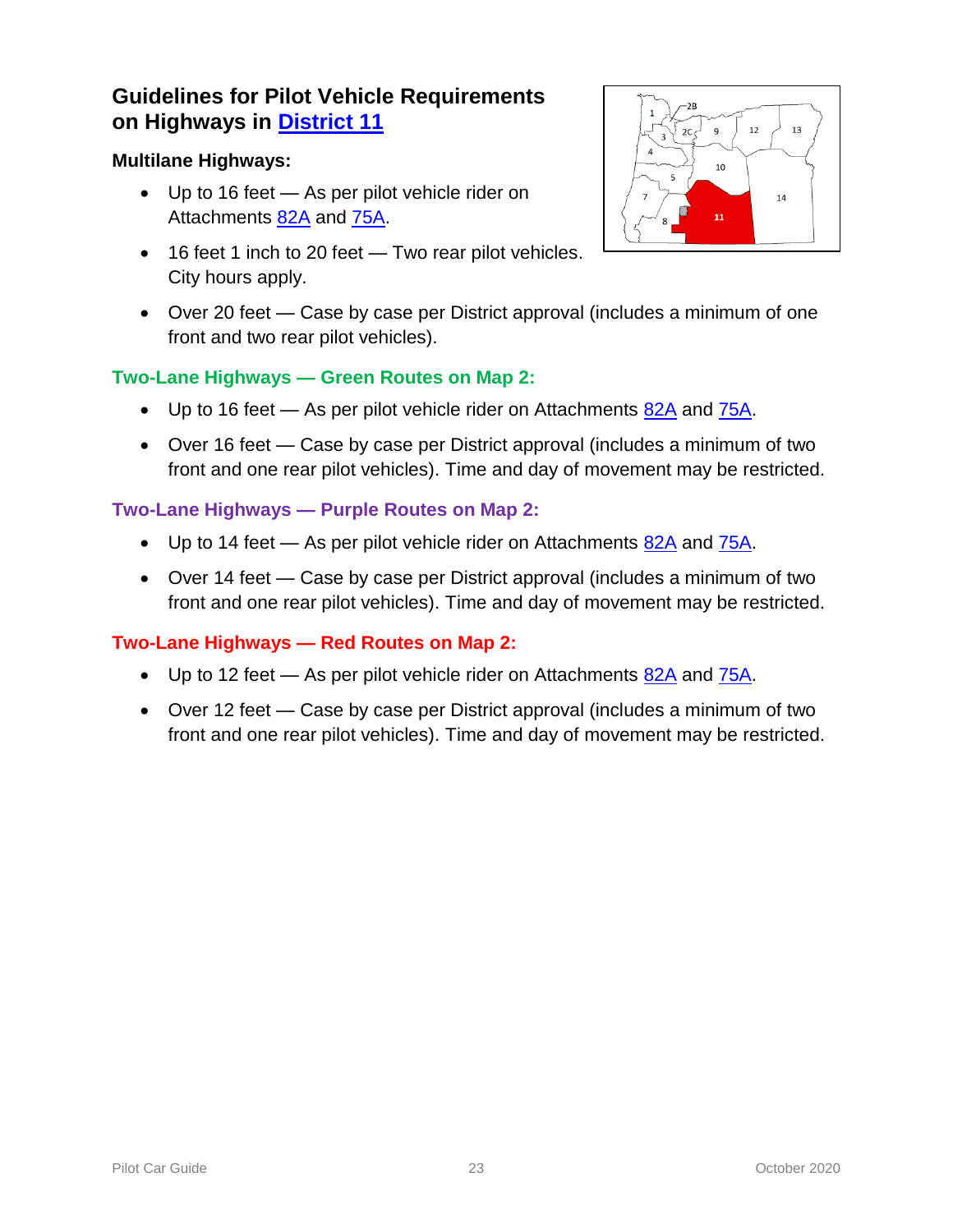# **Limitations and Exceptions for District 11 Moves**

- Over-Dimension Permit Unit will verify that movement does not impact road construction restrictions.
- Blanket authorization does not allow use of Purple and Red Routes as "through routes."
- Wider than 14 foot 6 inches loads on US 97 between Sand Creek MP 227.77 and MP 246 requires District approval.
- Wider than 14 foot 6 inches loads on US97 between MP257.8 to MP277 requires Traffic Control Plan and Monitor.
- Wider than 14 foot 6 inches loads on US 97 between Miller Island Road MP 280 to Worden MP 288.61 requires District approval.
- Over 14 feet 6 inches wide on specified portions of OR62 and OR140 (Lake of the Woods) requires Traffic Control Plan and Monitor.
- Over 14 feet wide on US395 between Riley and OR/CA Border requires Traffic Control Plan and Monitor.
- On OR140 (Lake of the Woods Hwy) between MP 51.74 and MP 58.83, District 11 approval is required for single-trip permits for all loads/vehicles over 12 feet wide, and/or over 105 feet overall length.

The following applies to loads wider than 14 feet on OR31:

- Loads from 14 feet 1 inch to 16 feet 0 inches wide require two pilots per pilot vehicle chart on Attachments 82A and 75A normal positioning is one front and one rear. District approval required for movements between MP 58 and MP 120 (Picture Rock Pass segment). District approval required for manufactured homes that have non-standard axle widths greater than approximately 10 feet.
- For loads wider than 14 feet, District has the option of requiring that both pilots be positioned in front of the load for specifically-identified segments of OR31 between MP 58 and 120.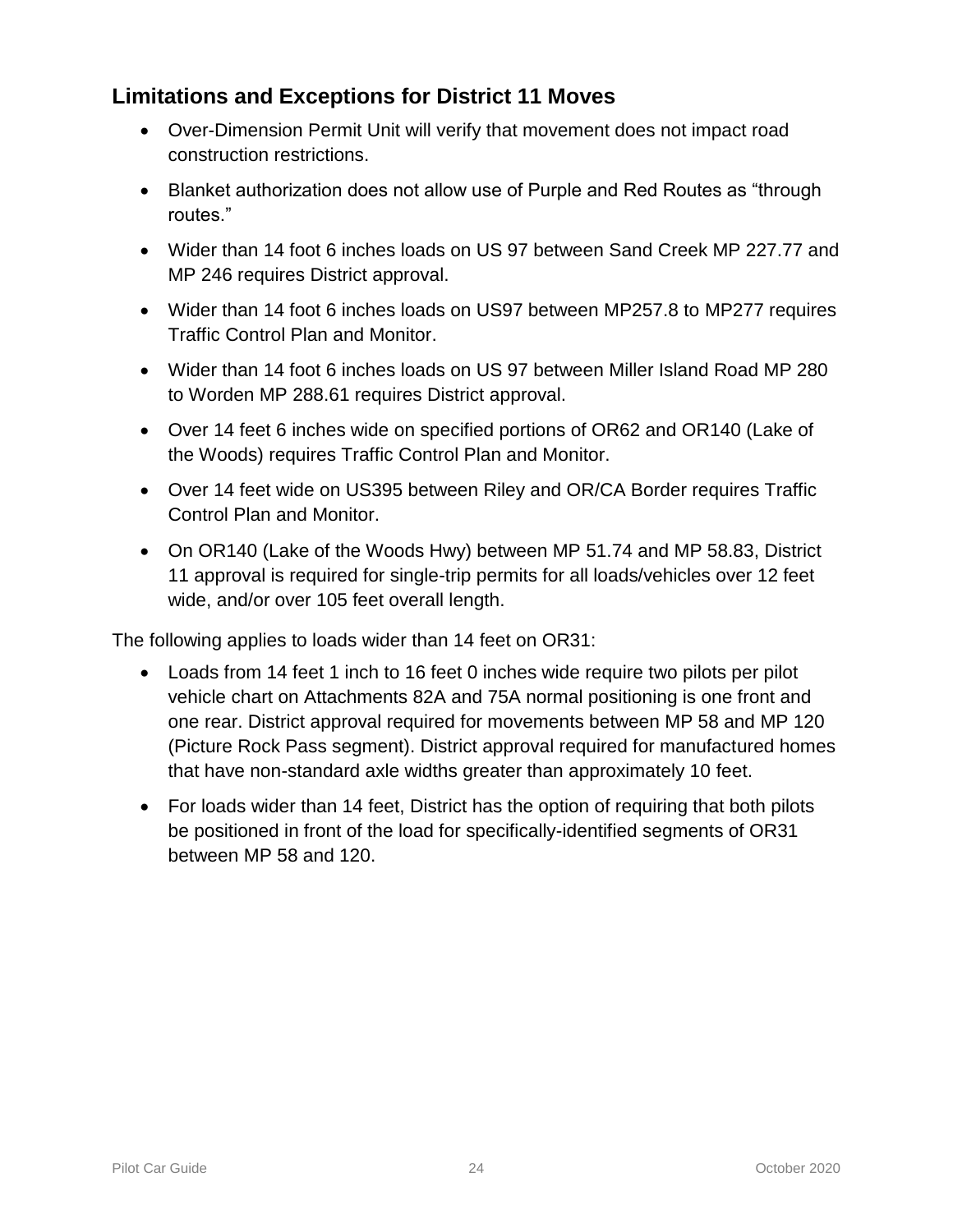### **Guidelines for Pilot Vehicle Requirements on Highways in Region 5 [\(District 12,](https://www.oregon.gov/ODOT/MCT/Documents/Dist12_RM2.pdf) [District 13](https://www.oregon.gov/ODOT/MCT/Documents/Dist13_RM2.pdf) and [District 14\)](https://www.oregon.gov/ODOT/MCT/Documents/Dist14_RM2.pdf)**

#### **Interstate and Multilane Highways:**

- Up to 16 feet As per pilot vehicle rider on Attachments [82A](https://www.oregon.gov/ODOT/Forms/Motcarr/1994.pdf) and [75A.](https://www.oregon.gov/ODOT/Forms/Motcarr/2352.pdf)
- 16 feet 1 inch to 20 feet Two rear pilot vehicles.
- Over 20 feet Case by case per District approval (includes a minimum of one front and two rear pilot vehicles). Time and day of movement may be restricted.

#### **Two-Lane Highways — Green Routes on Map 2:**

- $\bullet$  Up to 16 feet As per pilot vehicle rider on Attachments [82A](https://www.oregon.gov/ODOT/Forms/Motcarr/1994.pdf) and [75A.](https://www.oregon.gov/ODOT/Forms/Motcarr/2352.pdf)
- Over 16 feet Case by case per District approval (includes a minimum of two front and one rear pilot vehicles). Time and day of movement may be restricted.

#### **Two-Lane Highways — Purple Routes on Map 2:**

- $\bullet$  Up to 14 feet As per pilot vehicle rider on Attachments  $82A$  and  $75A$ .
- Over 14 feet Case by case per District approval (includes a minimum of two front and one rear pilot vehicles). Time and day of movement may be restricted.

- Up to 12 feet As per pilot vehicle rider on Attachments  $82A$  and  $75A$ .
- Over 12 feet Case by case per District approval (includes a minimum of two front and one rear pilot vehicles). Time and day of movement may be restricted.